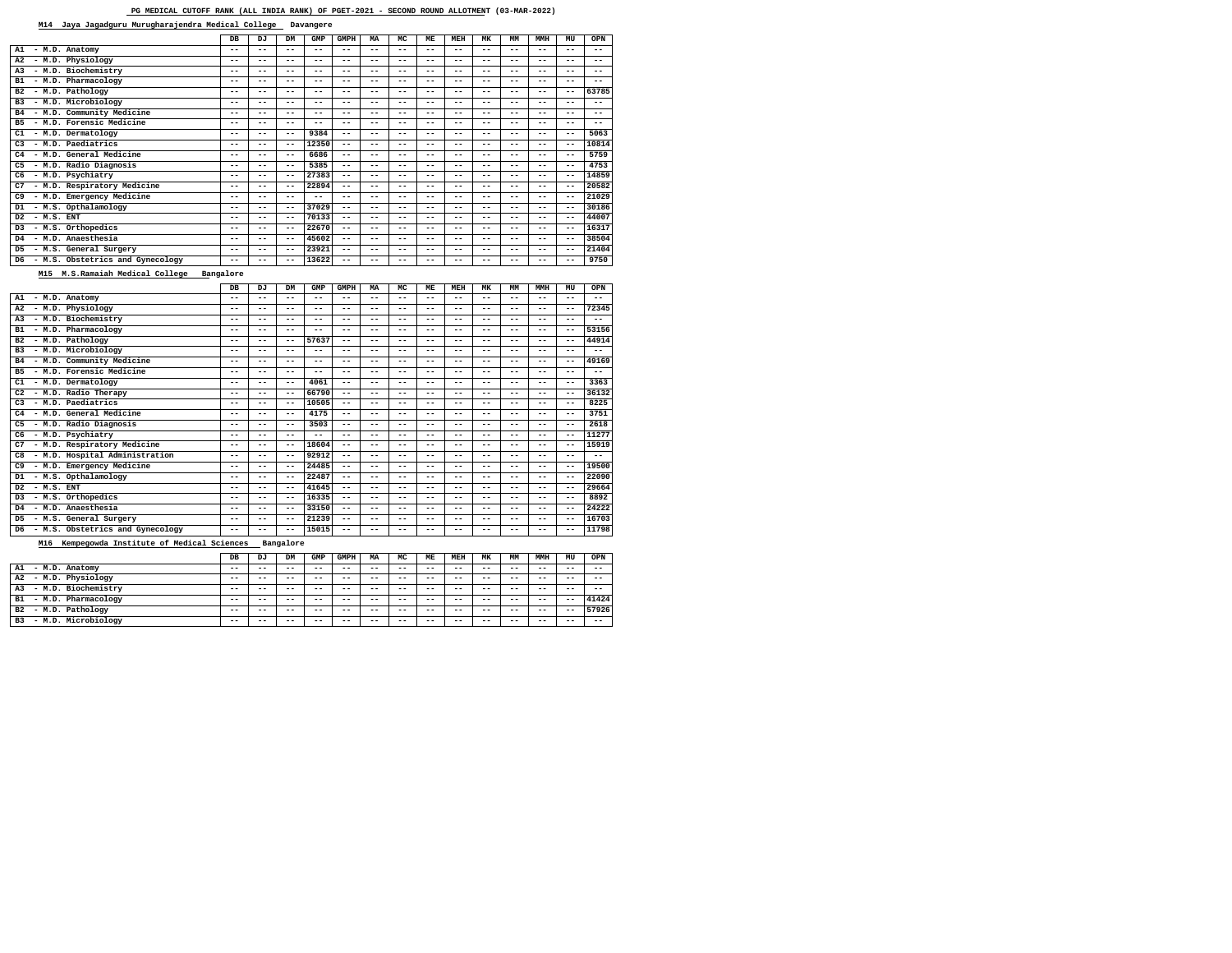### **M16 Kempegowda Institute of Medical Sciences Bangalore**

#### **M17 Mahadevappa Rampure Medical College Gulbarga**

**M18 Adichunchanagiri Institute of Medical Sciences Bellur, Mandya**

**Dist. (P)**

|                                             | <b>DB</b> | DJ    | DM    | GMP   | <b>GMPH</b> | MA    | MC    | <b>ME</b> | <b>MEH</b> | <b>MK</b> | MM    | <b>MMH</b> | MU    | OPN   |
|---------------------------------------------|-----------|-------|-------|-------|-------------|-------|-------|-----------|------------|-----------|-------|------------|-------|-------|
| - M.D. Community Medicine<br>B4             | $- -$     | $- -$ | $- -$ | --    | --          | --    | --    | --        | --         | $- -$     | $ -$  | --         | --    | --    |
| - M.D. Forensic Medicine<br><b>B5</b>       | $ -$      | --    | $ -$  | --    | $- -$       | --    | --    | --        | $ -$       | $- -$     | $ -$  | --         | --    | --    |
| C1<br>- M.D. Dermatology                    | $- -$     | --    | $- -$ | 6055  | --          | --    | --    | --        | --         | $- -$     | $- -$ | --         | --    | 4733  |
| - M.D. Paediatrics<br>C <sub>3</sub>        | $- -$     | --    | $- -$ | 14259 | $- -$       | --    | --    | --        | --         | --        | $ -$  | $- -$      | --    | 10120 |
| - M.D. General Medicine<br>C <sub>4</sub>   | $- -$     | --    | $- -$ | 6261  | $- -$       | --    | $- -$ | --        | $- -$      | $- -$     | $ -$  | --         | --    | 4978  |
| - M.D. Radio Diagnosis<br>C <sub>5</sub>    | $- -$     | $- -$ | $- -$ | 3603  | $- -$       | --    | $- -$ | --        | $- -$      | $- -$     | $ -$  | --         | --    | --    |
| - M.D. Psychiatry<br>C <sub>6</sub>         | $- -$     | --    | $- -$ | --    | --          | --    | --    | --        | --         | --        | $- -$ | --         | $- -$ | 23349 |
| C7<br>- M.D. Respiratory Medicine           | $ -$      | --    | $- -$ | 19933 | $- -$       | --    | --    | --        | --         | --        | $ -$  | --         | --    | $- -$ |
| C <sub>9</sub><br>- M.D. Emergency Medicine | $ -$      | --    | $ -$  | --    | $- -$       | --    | $- -$ | --        | $- -$      | $- -$     | $ -$  | $- -$      | $- -$ | 27679 |
| - M.S. Opthalamology<br>D1                  | $- -$     | --    | $- -$ | 25504 | $- -$       | --    | --    | --        | --         | $- -$     | $ -$  | --         | --    | 23119 |
| D <sub>2</sub><br>$-$ M.S. $ENT$            | $ -$      | --    | $- -$ | 36919 | $- -$       | --    | --    | --        | --         | --        | $ -$  | --         | --    | $- -$ |
| - M.S. Orthopedics<br>D3                    | $- -$     | $- -$ | $- -$ | 18041 | $- -$       | $- -$ | $- -$ | $- -$     | $- -$      | $- -$     | $- -$ | $- -$      | $- -$ | 16180 |
| - M.D. Anaesthesia<br>D4                    | $- -$     | --    | $- -$ | 33782 | $- -$       | --    | --    | --        | --         | $- -$     | $ -$  | --         | --    | 25744 |
| - M.S. General Surgery<br>D5                | $- -$     | --    | $ -$  | 28960 | $- -$       | --    | $- -$ | --        | --         | $- -$     | $- -$ | --         | $- -$ | 18382 |
| D6<br>- M.S. Obstetrics and Gynecology      | $- -$     | --    | $- -$ | 16212 | --          | --    | $- -$ | --        | --         | $- -$     | $- -$ | --         | $- -$ | 15275 |

|                                            | DB    | DJ    | DM    | GMP   | <b>GMPH</b> | МA    | MC    | ME    | <b>MEH</b> | МK    | MМ    | <b>MMH</b> | MU    | <b>OPN</b> |
|--------------------------------------------|-------|-------|-------|-------|-------------|-------|-------|-------|------------|-------|-------|------------|-------|------------|
| A1<br>- M.D. Anatomy                       | --    | --    | --    | --    | --          | $- -$ | $- -$ | $ -$  | --         | $- -$ | $- -$ | $- -$      | --    | $- -$      |
| - M.D. Physiology<br>A2                    | --    | --    | --    | --    | $- -$       | $- -$ | $- -$ | $ -$  | $- -$      | $- -$ | --    | $- -$      | $- -$ | $- -$      |
| - M.D. Biochemistry<br>A3                  | --    | --    | $- -$ | --    | $- -$       | $- -$ | $- -$ | $- -$ | $- -$      | $- -$ | $- -$ | $- -$      | --    | $- -$      |
| - M.D. Pharmacology<br>B1                  | --    | --    | $- -$ | --    | $- -$       | $- -$ | $- -$ | $- -$ | $- -$      | $- -$ | $- -$ | $- -$      | $- -$ | $- -$      |
| - M.D. Pathology<br>B2                     | --    | --    | --    | $- -$ | --          | $- -$ | $- -$ | $ -$  | $- -$      | $- -$ | --    | $- -$      | --    | $- -$      |
| - M.D. Microbiology<br>B3                  | --    | --    | --    | --    | $- -$       | $- -$ | $- -$ | $ -$  | --         | --    | --    | $- -$      | --    | $- -$      |
| - M.D. Community Medicine<br>B4            | --    | --    | --    | --    | --          | $- -$ | $- -$ | $ -$  | --         | --    | --    | $- -$      | --    | $ -$       |
| - M.D. Forensic Medicine<br>B <sub>5</sub> | --    | --    | $- -$ | $- -$ | --          | $- -$ | $- -$ | $ -$  | --         | $- -$ | $- -$ | $- -$      | --    | $- -$      |
| - M.D. Dermatology<br>C1                   | --    | --    | $- -$ | 15029 | 15567       | $- -$ | $- -$ | $ -$  | $- -$      | $- -$ | $- -$ | $- -$      | $- -$ | $- -$      |
| - M.D. Paediatrics<br>C3                   | --    | --    | $- -$ | $- -$ | 21538       | $- -$ | --    | $ -$  | $- -$      | --    | --    | $- -$      | $- -$ | 15360      |
| - M.D. General Medicine<br>C <sub>4</sub>  | $- -$ | --    | $- -$ | 9151  | 21150       | $- -$ | $- -$ | $ -$  | $- -$      | $- -$ | --    | $- -$      | --    | $- -$      |
| - M.D. Radio Diagnosis<br>C <sub>5</sub>   | --    | --    | $- -$ | 8049  | 12562       | $- -$ | $- -$ | $- -$ | $- -$      | --    | --    | $- -$      | $- -$ | 7373       |
| - M.D. Psychiatry<br>C <sub>6</sub>        | --    | --    | --    | $- -$ | 61220       | $- -$ | $- -$ | $ -$  | $- -$      | --    | --    | --         | --    | $- -$      |
| - M.S. Opthalamology<br>D1                 | $- -$ | --    | --    | $- -$ | 48172       | $- -$ | $- -$ | $ -$  | $- -$      | $- -$ | $- -$ | $- -$      | $- -$ | 41022      |
| $-$ M.S. $ENT$<br>D <sub>2</sub>           | --    | $- -$ | $- -$ | 70262 | 76371       | $- -$ | $- -$ | $- -$ | --         | $- -$ | $- -$ | $- -$      | $- -$ | $- -$      |
| - M.S. Orthopedics<br>D3                   | $- -$ | --    | $- -$ | $- -$ | 55844       | $- -$ | $- -$ | $- -$ | $- -$      | $- -$ | --    | $- -$      | $- -$ | 25468      |
| - M.D. Anaesthesia<br>D4                   | --    | --    | $- -$ | 43902 | 70391       | $- -$ | $- -$ | $ -$  | $- -$      | --    | --    | $- -$      | --    | $- -$      |
| - M.S. General Surgery<br>D5.              | --    | --    | $- -$ | 37376 | 40963       | $- -$ | $- -$ | $ -$  | --         | $- -$ | --    | $- -$      | $- -$ | 22254      |
| - M.S. Obstetrics and Gynecology<br>D6     | --    | - -   | --    | --    | 19965       | $ -$  | --    | $ -$  | --         | --    | --    | --         | --    | 19483      |

|                                            | DB    | DJ    | DM    | GMP   | <b>GMPH</b> | MA    | MC    | ME    | MEH   | MK    | MM    | <b>MMH</b> | MU    | <b>OPN</b> |
|--------------------------------------------|-------|-------|-------|-------|-------------|-------|-------|-------|-------|-------|-------|------------|-------|------------|
| A1<br>- M.D. Anatomy                       | $- -$ | $- -$ | --    | $- -$ | --          | --    | $- -$ | $- -$ | $ -$  | --    | $- -$ | $- -$      | --    | $- -$      |
| - M.D. Physiology<br>A2                    | $- -$ | $- -$ | $- -$ | $- -$ | --          | $- -$ | $- -$ | $- -$ | $ -$  | --    | $- -$ | $- -$      | --    | $- -$      |
| - M.D. Biochemistry<br>A <sub>3</sub>      | $- -$ | $ -$  | --    | --    | --          | --    | $- -$ | --    | $ -$  | --    | $- -$ | $- -$      | --    | $- -$      |
| - M.D. Pharmacology<br>B1                  | $- -$ | $ -$  | --    | --    | --          | --    | --    | --    | $ -$  | --    | $- -$ | $- -$      | --    | $- -$      |
| - M.D. Pathology<br>B <sub>2</sub>         | $- -$ | $- -$ | --    | $- -$ | --          | $- -$ | $- -$ | $- -$ | $ -$  | --    | $- -$ | $- -$      | --    | $- -$      |
| - M.D. Microbiology<br>B <sub>3</sub>      | $- -$ | $ -$  | --    | --    | --          | --    | $- -$ | $- -$ | $ -$  | --    | $- -$ | $- -$      | --    | $- -$      |
| - M.D. Forensic Medicine<br>B <sub>5</sub> | $- -$ | $- -$ | --    | $- -$ | --          | --    | $- -$ | --    | $ -$  | --    | $- -$ | $- -$      | --    | $- -$      |
| C1<br>- M.D. Dermatology                   | $- -$ | $- -$ | $- -$ | 44905 | $- -$       | $- -$ | $- -$ | $- -$ | $ -$  | --    | $- -$ | $- -$      | $- -$ | 41932      |
| - M.D. Paediatrics<br>C <sub>3</sub>       | $- -$ | $- -$ | $- -$ | 41242 | $- -$       | --    | $- -$ | --    | $- -$ | --    | $- -$ | $- -$      | $- -$ | 22161      |
| - M.D. General Medicine<br>C <sub>4</sub>  | $- -$ | $- -$ | $- -$ | 34654 | $- -$       | $- -$ | $- -$ | $- -$ | $ -$  | --    | $- -$ | $- -$      | $- -$ | 32574      |
| - M.D. Radio Diagnosis<br>C <sub>5</sub>   | $- -$ | $- -$ | $- -$ | 39009 | $- -$       | $- -$ | $- -$ | --    | $ -$  | --    | $- -$ | $- -$      | --    | $- -$      |
| - M.S. Opthalamology<br>D1                 | $- -$ | $- -$ | $- -$ | $- -$ | --          | --    | $- -$ | --    | $- -$ | $- -$ | $- -$ | $- -$      | $- -$ | 63733      |
| D <sub>2</sub><br>$-$ M.S. $ENT$           | $- -$ | $- -$ | --    | $- -$ | --          | --    | $- -$ | $- -$ | $- -$ | --    | $- -$ | $- -$      | $- -$ | 71501      |
| - M.S. Orthopedics<br>D <sub>3</sub>       | $- -$ | $- -$ | $- -$ | 70305 | $- -$       | --    | $- -$ | --    | $ -$  | --    | $- -$ | $- -$      | $- -$ | 51748      |
| - M.D. Anaesthesia<br>D4                   | $- -$ | --    |       | --    | --          | --    | $ -$  | $- -$ | --    | --    | $- -$ | $- -$      | $- -$ | 72952      |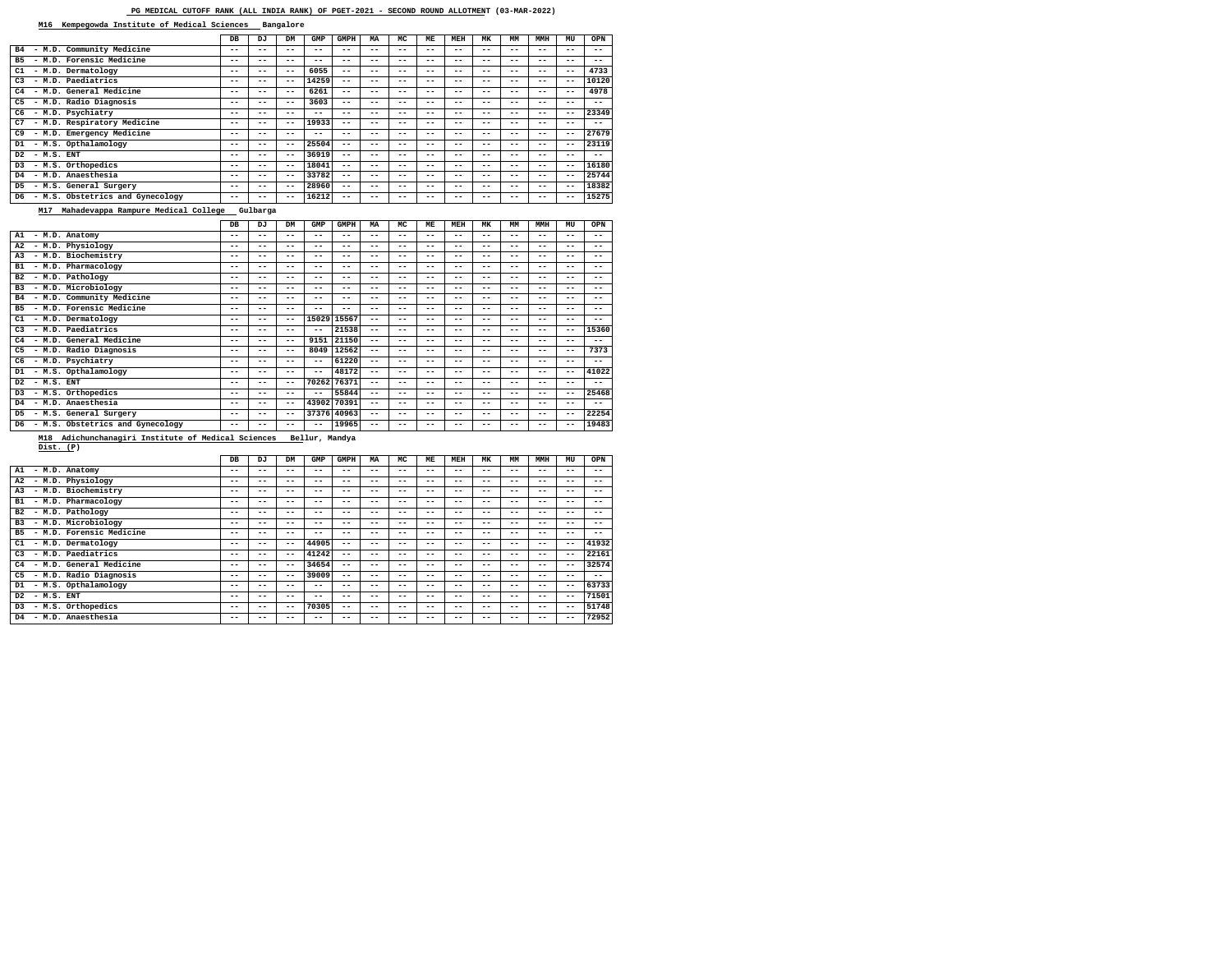**M18 Adichunchanagiri Institute of Medical Sciences Bellur, Mandya Dist. (P)**

**M20 Dr. B.R. Ambedkar Medical College Bangalore**

**M21 Shymanuru Shivashankarappa Institute Of Medical Sciences**

**Davangere**

|     |                                                           | DB    | DJ    | DM    | GMP    | GMPH  | MA    | MC    | MЕ    | MEH   | МK    | MМ    | MMH   | MU    | OPN   |
|-----|-----------------------------------------------------------|-------|-------|-------|--------|-------|-------|-------|-------|-------|-------|-------|-------|-------|-------|
| D5. | - M.S. General Surgery                                    | $- -$ | $- -$ | $- -$ | 70500  | $- -$ | $- -$ | $- -$ | $- -$ | $- -$ | $- -$ | $- -$ | $- -$ | $- -$ | 68737 |
| D6  | - M.S. Obstetrics and Gynecology                          | $- -$ | $- -$ | $- -$ | 34581  | $- -$ | $- -$ | $- -$ | $- -$ | $- -$ | $- -$ | $- -$ | $- -$ | $- -$ | 29885 |
|     | K.Venkataramana Gowda Medical College and Hospital<br>M19 |       |       |       | Sullia |       |       |       |       |       |       |       |       |       |       |

|                                           |                                  | DB    | DJ    | DM    | GMP   | <b>GMPH</b> | MA    | MC.   | ME    | MEH   | MK    | MM    | <b>MMH</b> | MU    | <b>OPN</b> |
|-------------------------------------------|----------------------------------|-------|-------|-------|-------|-------------|-------|-------|-------|-------|-------|-------|------------|-------|------------|
|                                           |                                  |       |       |       |       |             |       |       |       |       |       |       |            |       |            |
| - M.D. Anatomy<br>A1                      |                                  | $- -$ | $- -$ | --    | --    | --          | $- -$ | $- -$ | $ -$  | $- -$ | --    | --    | $- -$      | $- -$ | $- -$      |
| - M.D. Physiology<br>A2                   |                                  | $- -$ | $- -$ | --    | --    | --          | --    | $- -$ | $ -$  | $- -$ | --    | --    | $- -$      | --    | $ -$       |
| - M.D. Pharmacology<br>B1                 |                                  | $- -$ | $- -$ | --    | --    | $- -$       | $- -$ | $- -$ | $ -$  | $- -$ | $- -$ | --    | $- -$      | --    | $- -$      |
| - M.D. Pathology<br>B2                    |                                  | $- -$ | $- -$ | --    | $- -$ | $- -$       | --    | $- -$ | $ -$  | $- -$ | --    | --    | $- -$      | $- -$ | $- -$      |
| - M.D. Microbiology<br>B <sub>3</sub>     |                                  | $- -$ | $- -$ | --    | --    | --          | $- -$ | $- -$ | $ -$  | $- -$ | --    | $- -$ | $- -$      | $- -$ | $- -$      |
| в4                                        | - M.D. Community Medicine        | $- -$ | $- -$ | --    | $- -$ | --          | $- -$ | $- -$ | $ -$  | $- -$ | $- -$ | --    | $- -$      | --    | $- -$      |
| - M.D. Dermatology<br>C1                  |                                  | $- -$ | $- -$ | $- -$ | 16941 | $- -$       | --    | $- -$ | $ -$  | $- -$ | --    | --    | $- -$      | $- -$ | 11521      |
| - M.D. Paediatrics<br>C3                  |                                  | $- -$ | --    | $- -$ | 21068 | $- -$       | $- -$ | $- -$ | $ -$  | $- -$ | $- -$ | $- -$ | $- -$      | $- -$ | 20720      |
| - M.D. General Medicine<br>C <sub>4</sub> |                                  | $- -$ | --    | $- -$ | 18133 | $- -$       | --    | $- -$ | $ -$  | --    | --    | --    | --         | $- -$ | 15831      |
| - M.D. Radio Diagnosis<br>C <sub>5</sub>  |                                  | $- -$ | --    | $- -$ | 13839 | $- -$       | $- -$ | $- -$ | $ -$  | --    | $- -$ | --    | $- -$      | $- -$ | 8062       |
| - M.D. Psychiatry<br>C <sub>6</sub>       |                                  | $- -$ | --    | $- -$ | 56399 | $- -$       | $- -$ | $- -$ | $- -$ | --    | --    | $- -$ | $- -$      | --    | $- -$      |
| C7                                        | - M.D. Respiratory Medicine      | $- -$ | --    | $- -$ | $- -$ | $- -$       | --    | $- -$ | $ -$  | --    | $- -$ | --    | $- -$      | $- -$ | 27359      |
| C <sub>9</sub>                            | - M.D. Emergency Medicine        | $- -$ | $- -$ | $- -$ | 37819 | $- -$       | $- -$ | $- -$ | $- -$ | $- -$ | $- -$ | $- -$ | $- -$      | --    | $- -$      |
| - M.S. Opthalamology<br>D1                |                                  | $- -$ | --    | $- -$ | $- -$ | $- -$       | $- -$ | $- -$ | $ -$  | --    | --    | $- -$ | $- -$      | $- -$ | 38324      |
| $-$ M.S. ENT<br>D <sub>2</sub>            |                                  | $- -$ | --    | --    | 71305 | $- -$       | $- -$ | --    | $ -$  | --    | --    | --    | --         | --    | $- -$      |
| - M.S. Orthopedics<br>D3                  |                                  | $- -$ | --    | --    | $- -$ | --          | $- -$ | --    | $ -$  | --    | --    | --    | $- -$      | $- -$ | 35344      |
| - M.D. Anaesthesia<br>D4                  |                                  | $- -$ | $- -$ | $- -$ | 57169 | $- -$       | $- -$ | $- -$ | $ -$  | --    | --    | $- -$ | $- -$      | $- -$ | 31235      |
| - M.S. General Surgery<br>D5              |                                  | $- -$ | --    | $- -$ | 40989 | $- -$       | $- -$ | $- -$ | $- -$ | --    | $- -$ | $- -$ | $- -$      | $- -$ | 31037      |
| D6                                        | - M.S. Obstetrics and Gynecology | $- -$ | --    | $- -$ | 23556 | $- -$       | --    | --    | $ -$  | --    | --    | --    | --         | --    | 22942      |

|                                           | DB    | DJ    | <b>DM</b> | <b>GMP</b> | <b>GMPH</b> | MA    | MC    | ME    | MEH   | MK    | MM    | <b>MMH</b> | MU    | <b>OPN</b> |
|-------------------------------------------|-------|-------|-----------|------------|-------------|-------|-------|-------|-------|-------|-------|------------|-------|------------|
| - M.D. Anatomy<br>A1                      | $- -$ | --    | --        | --         | --          | --    | $ -$  | $- -$ | $- -$ | --    | --    | --         | --    | $- -$      |
| - M.D. Physiology<br>A2                   | $- -$ | $ -$  | --        | $- -$      | --          | --    | $- -$ | $- -$ | $- -$ | --    | --    | $- -$      | --    | $- -$      |
| - M.D. Pharmacology<br>B1                 | $ -$  | --    | --        | --         | --          | --    | $ -$  | $- -$ | $- -$ | --    | --    | --         | $- -$ | 99554      |
| - M.D. Pathology<br>B2                    | $- -$ | $ -$  | --        | $- -$      | $- -$       | --    | $- -$ | $- -$ | $- -$ | $- -$ | $- -$ | $- -$      | $- -$ | 69226      |
| - M.D. Microbiology<br>B <sub>3</sub>     | $- -$ | $ -$  | --        | --         | $- -$       | --    | $- -$ | $- -$ | $- -$ | $- -$ | --    | --         | --    | $- -$      |
| - M.D. Forensic Medicine<br><b>B5</b>     | $- -$ | --    | --        | --         | --          | --    | $- -$ | --    | $- -$ | --    | --    | --         | --    | $- -$      |
| C1<br>- M.D. Dermatology                  | $- -$ | $ -$  | $- -$     | 12020      | $- -$       | --    | $ -$  | $- -$ | $- -$ | --    | --    | --         | --    | $- -$      |
| - M.D. Paediatrics<br>C <sub>3</sub>      | $ -$  | $- -$ | --        | 17734      | --          | --    | $ -$  | $- -$ | $- -$ | --    | --    | --         | $- -$ | 16632      |
| - M.D. General Medicine<br>C <sub>4</sub> | $- -$ | $- -$ | $- -$     | 14853      | $- -$       | --    | $ -$  | $- -$ | $- -$ | --    | $- -$ | $- -$      | $- -$ | 11905      |
| - M.D. Radio Diagnosis<br>C <sub>5</sub>  | $- -$ | $- -$ | $- -$     | 13501      | $- -$       | $- -$ | $- -$ | $- -$ | $- -$ | --    | --    | $- -$      | --    | $- -$      |
| - M.S. Opthalamology<br>D1                | $- -$ | --    | $- -$     | 46860      | $- -$       | --    | $ -$  | $- -$ | $- -$ | --    | $- -$ | --         | $- -$ | 29360      |
| D <sub>2</sub><br>$-$ M.S. $ENT$          | $ -$  | $ -$  | $- -$     | 59011      | $- -$       | --    | $ -$  | $- -$ | $- -$ | --    | --    | --         | $- -$ | 31027      |
| - M.S. Orthopedics<br>D <sub>3</sub>      | $- -$ | $- -$ | $- -$     | 38618      | $- -$       | $- -$ | $- -$ | $- -$ | $- -$ | $- -$ | --    | --         | --    | $- -$      |
| - M.D. Anaesthesia<br>D4                  | $- -$ | $- -$ | $- -$     | 64826      | --          | --    | $ -$  | $- -$ | $- -$ | --    | --    | $- -$      | $- -$ | 47468      |
| - M.S. General Surgery<br>D5              | $- -$ | $- -$ | $- -$     | 33564      | $- -$       | $- -$ | $- -$ | $- -$ | $- -$ | --    | --    | $- -$      | $- -$ | 23613      |
| - M.S. Obstetrics and Gynecology<br>D6    | $ -$  | --    | --        | 23304      | --          | - -   | --    |       | --    |       | --    | - -        | --    | 15432      |

|                                       | DB    | DJ    | DM    | GMP   | GMPH  | MA    | MC    | ME    | MEH   | МK    | МM    | MMH   | MU    | <b>OPN</b> |
|---------------------------------------|-------|-------|-------|-------|-------|-------|-------|-------|-------|-------|-------|-------|-------|------------|
| A1<br>- M.D. Anatomy                  | $- -$ | $ -$  | $- -$ | $- -$ | $- -$ | $- -$ | $- -$ | $- -$ | $- -$ | $- -$ | $- -$ | $- -$ | $- -$ | $- -$      |
| - M.D. Physiology<br>A2               | $- -$ | $- -$ | $- -$ | $- -$ | $- -$ | $- -$ | $- -$ | $- -$ | $- -$ | $ -$  | $- -$ | $- -$ | $- -$ | --         |
| - M.D. Biochemistry<br>A <sub>3</sub> | $- -$ | --    | $- -$ | $ -$  | $- -$ | --    | --    | $- -$ | --    | $ -$  | $ -$  | $- -$ | --    | $- -$      |
| - M.D. Pharmacology<br>B1             | $- -$ | --    | $- -$ | $- -$ | $- -$ | $- -$ | $- -$ | $- -$ | $- -$ | $- -$ | $- -$ | $- -$ | $- -$ | --         |
| - M.D. Pathology<br>B2                | $- -$ | - -   | $- -$ | $- -$ | $- -$ | --    | $- -$ | --    | --    | --    | $- -$ | $- -$ | $- -$ | --         |
| - M.D. Microbiology<br>B3             | $ -$  | --    | $- -$ | $ -$  | $- -$ | --    | $- -$ | --    | $ -$  | $ -$  | $ -$  | $- -$ | --    | $- -$      |
| - M.D. Community Medicine<br>B4       | $- -$ | --    | $- -$ | $- -$ | $- -$ | $- -$ | $- -$ | $- -$ | $- -$ | $- -$ | $- -$ | $- -$ | --    | $- -$      |
| - M.D. Forensic Medicine<br><b>B5</b> | $- -$ | --    | $- -$ | $- -$ | $- -$ | --    | $- -$ | $- -$ | $- -$ | $ -$  | $ -$  | $- -$ | $- -$ | $- -$      |
| - M.D. Paediatrics<br>C <sub>3</sub>  | $- -$ | $- -$ | $- -$ | 14940 | $- -$ | --    | $- -$ | --    | --    | --    | $- -$ | $- -$ | $- -$ | 13649      |

**PG MEDICAL CUTOFF RANK (ALL INDIA RANK) OF PGET-2021 - SECOND ROUND ALLOTMENT (03-MAR-2022)**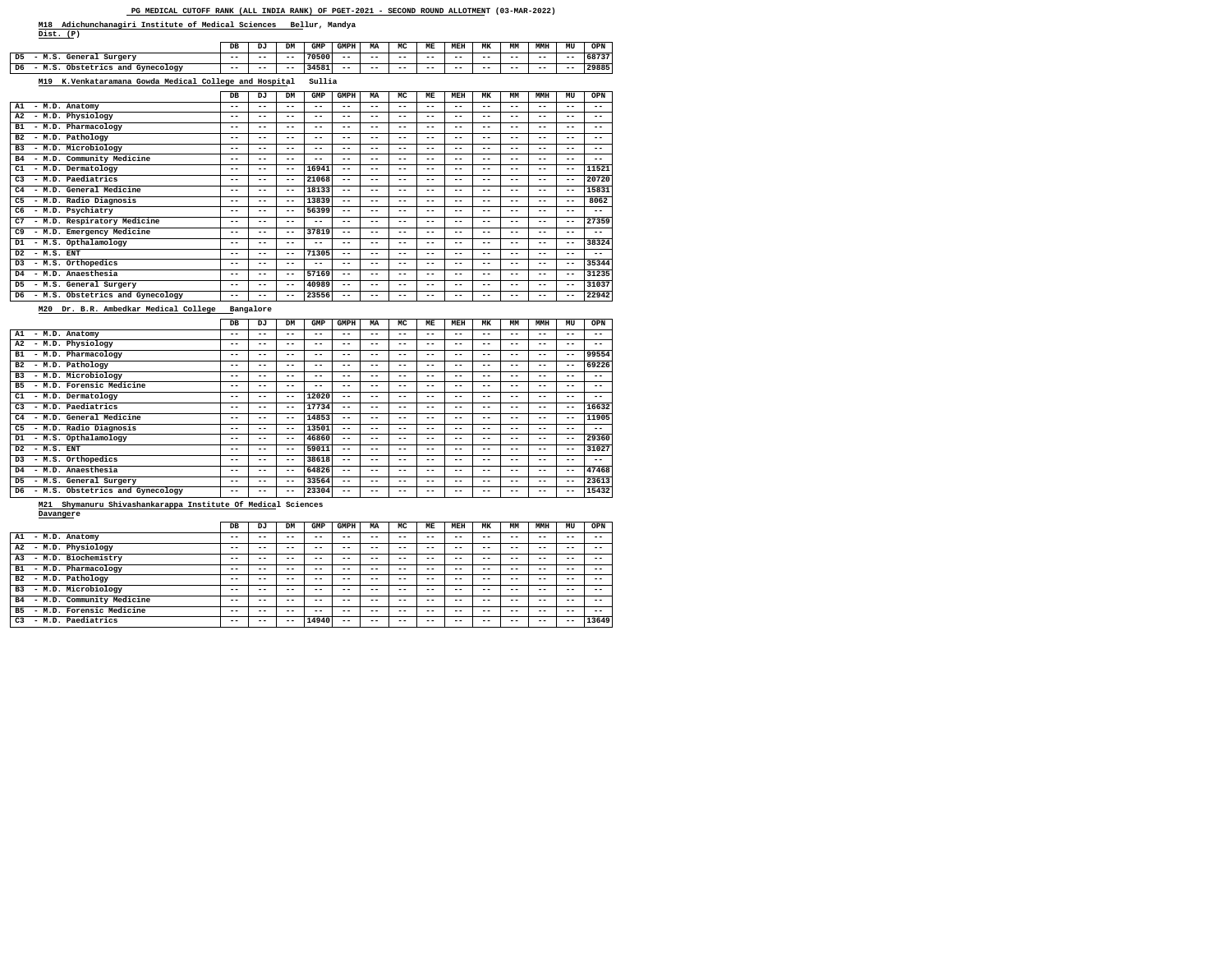**M21 Shymanuru Shivashankarappa Institute Of Medical Sciences Davangere**

**M22 S. Nijalingappa Medical College and Research Centre Bagalkot**

# **M23 Sri Basaveshwara Medical College and Hospital Chitradurga**

#### **M24 Al-Ameen Medical College Bijapur**

|                                             | DB    | DJ    | <b>DM</b> | GMP   | <b>GMPH</b> | MA    | MC    | МE    | MEH   | МK    | MM    | MMH   | MU    | <b>OPN</b> |
|---------------------------------------------|-------|-------|-----------|-------|-------------|-------|-------|-------|-------|-------|-------|-------|-------|------------|
| C <sub>4</sub><br>- M.D. General Medicine   | $- -$ | $- -$ | $- -$     | 8014  | $- -$       | $- -$ | $- -$ | $- -$ | $- -$ | $- -$ | $- -$ | $- -$ | $- -$ | 7234       |
| - M.D. Radio Diagnosis<br>C <sub>5</sub>    | $- -$ | --    | $- -$     | 6000  | $- -$       | --    | $- -$ | --    | $ -$  | --    | $ -$  | $- -$ | $ -$  | 4265       |
| - M.D. Psychiatry<br>C <sub>6</sub>         | $- -$ | $- -$ | $- -$     | 43473 | $- -$       | $ -$  | $ -$  | --    | --    | --    | $ -$  | $- -$ | --    | $- -$      |
| - M.D. Respiratory Medicine<br>C7           | $- -$ | $- -$ | $- -$     | 25474 | $- -$       | $- -$ | $- -$ | $- -$ | $- -$ | --    | $- -$ | $- -$ | $- -$ | 24106      |
| C <sub>9</sub><br>- M.D. Emergency Medicine | $- -$ | - -   | $- -$     | $- -$ | --          |       | $- -$ | $- -$ | $- -$ | $- -$ | $ -$  | $- -$ | $- -$ | 29842      |
| - M.S. Opthalamology<br>D1                  | $- -$ | $- -$ | $- -$     | 45498 | $- -$       | --    | $- -$ | --    | $ -$  | --    | --    | $- -$ | $ -$  | 43486      |
| D <sub>2</sub><br>$-$ M.S. $ENT$            | $- -$ | $- -$ | $- -$     | 83032 | $- -$       | $- -$ | $- -$ | $- -$ | $- -$ | --    | $- -$ | $- -$ | $ -$  | $- -$      |
| - M.S. Orthopedics<br>D <sub>3</sub>        | $- -$ | $- -$ | $- -$     | 29978 | $- -$       | $ -$  | $- -$ | $- -$ | $- -$ | $- -$ | $ -$  | $- -$ | $- -$ | 24774      |
| - M.D. Anaesthesia<br>D4                    | $- -$ | $- -$ | $- -$     | 57967 | $- -$       | $- -$ | $- -$ | $- -$ | $- -$ | $- -$ | $- -$ | $- -$ | $- -$ | 44473      |
| D5.<br>- M.S. General Surgery               | $- -$ | --    | $- -$     | 31464 | $- -$       | $- -$ | $- -$ | $- -$ | $- -$ | $- -$ | $- -$ | $- -$ | $- -$ | 21879      |

|                                            | DB    | DJ | DM    | GMP   | <b>GMPH</b> | MA    | MC    | ME    | <b>MEH</b> | MK    | MM    | <b>MMH</b> | MU    | <b>OPN</b> |
|--------------------------------------------|-------|----|-------|-------|-------------|-------|-------|-------|------------|-------|-------|------------|-------|------------|
| A1<br>- M.D. Anatomy                       | $- -$ | -- | $- -$ | --    | $- -$       | $- -$ | $- -$ | --    | --         | $- -$ | $- -$ | $- -$      | $- -$ | $- -$      |
| - M.D. Physiology<br>A <sub>2</sub>        | $- -$ | -- | --    | $- -$ | $- -$       | --    | $- -$ | $- -$ | --         | --    | $- -$ | $- -$      | $- -$ | $- -$      |
| - M.D. Biochemistry<br>A <sub>3</sub>      | $- -$ | -- | --    | $- -$ | $- -$       | $- -$ | --    | $- -$ | $- -$      | $- -$ | $- -$ | $- -$      | $- -$ | $- -$      |
| - M.D. Pharmacology<br><b>B1</b>           | --    | -- | --    | $- -$ | $ -$        | --    | --    | --    | --         | --    | $- -$ | $- -$      | --    | $- -$      |
| - M.D. Pathology<br>B <sub>2</sub>         | --    | -- | --    | $- -$ | $ -$        | --    | --    | --    | --         | --    | $- -$ | $- -$      | $- -$ | 84550      |
| - M.D. Microbiology<br>B <sub>3</sub>      | --    | -- | --    | $- -$ | $ -$        | --    | --    | --    | --         | --    | $- -$ | $- -$      | --    | $- -$      |
| - M.D. Community Medicine<br>в4            | $- -$ | -- | --    | $- -$ | $ -$        | $- -$ | --    | $- -$ | --         | $- -$ | $- -$ | $- -$      | $- -$ | $- -$      |
| - M.D. Forensic Medicine<br>B <sub>5</sub> | --    | -- | $- -$ | $- -$ | $ -$        | --    | $- -$ | --    | --         | --    | $- -$ | $ -$       | $- -$ | $- -$      |
| - M.D. Dermatology<br>C1                   | $- -$ | -- | $- -$ | 8574  | $- -$       | $- -$ | $- -$ | --    | --         | --    | $- -$ | $- -$      | $- -$ | $- -$      |
| - M.D. Paediatrics<br>C <sub>3</sub>       | $- -$ | -- | $- -$ | 16292 | $- -$       | $ -$  | $- -$ | --    | --         | --    | $- -$ | $- -$      | $- -$ | 14277      |
| - M.D. General Medicine<br>C <sub>4</sub>  | $- -$ | -- | $- -$ | 14815 | $- -$       | $- -$ | $- -$ | $- -$ | --         | --    | $- -$ | $- -$      | $- -$ | 12701      |
| - M.D. Psychiatry<br>C6                    | --    | -- | $- -$ | 58270 | $- -$       | $ -$  | $- -$ | --    | --         | --    | $- -$ | $- -$      | $- -$ | 44650      |
| - M.S. Opthalamology<br>D1                 | --    | -- | $- -$ | 61869 | $- -$       | $- -$ | $- -$ | --    | --         | --    | $- -$ | $- -$      | $- -$ | 45242      |
| $-$ M.S. $ENT$<br>D <sub>2</sub>           | $- -$ | -- | $- -$ | 83082 | $- -$       | $ -$  | $- -$ | --    | --         | --    | $- -$ | $- -$      | $- -$ | 46109      |
| - M.S. Orthopedics<br>D3                   | $- -$ | -- | $- -$ | 31995 | $- -$       | $- -$ | --    | $- -$ | --         | $- -$ | $- -$ | $- -$      | $- -$ | 30891      |
| - M.D. Anaesthesia<br>D4                   | --    | -- | $- -$ | 69884 | $ -$        | --    | --    | --    | --         | --    | $- -$ | $- -$      | $- -$ | 55094      |
| - M.S. General Surgery<br>D5               | --    | -- | $- -$ | 50396 | $- -$       | $- -$ | --    | --    | --         | --    | $- -$ | $- -$      | $- -$ | 42261      |
| - M.S. Obstetrics and Gynecology<br>D6     | $- -$ | -- | $- -$ | 19478 | $- -$       | $- -$ | --    | --    | --         | --    | $- -$ | $- -$      | --    | $- -$      |
| - Diploma in Clinical Pathology<br>Е1      | --    | -- | --    | $- -$ | $ -$        | --    | --    | --    | --         | --    | $- -$ | $- -$      | --    | $- -$      |

|                                            | DB    | DJ    | DM    | GMP   | <b>GMPH</b> | MA | MC    | ME    | <b>MEH</b> | MK    | MM    | <b>MMH</b> | MU    | <b>OPN</b> |
|--------------------------------------------|-------|-------|-------|-------|-------------|----|-------|-------|------------|-------|-------|------------|-------|------------|
| A1<br>- M.D. Anatomy                       | $- -$ | $- -$ | $ -$  | --    | --          | -- | $- -$ | $- -$ | $- -$      | $- -$ | $- -$ | $- -$      | --    | $- -$      |
| - M.D. Biochemistry<br>A <sub>3</sub>      | $- -$ | --    | $- -$ | $- -$ | --          | -- | --    | $- -$ | $ -$       | --    | $ -$  | --         | --    | $- -$      |
| - M.D. Pathology<br>B2                     | $- -$ | --    | $ -$  | $- -$ | --          | -- | $- -$ | $- -$ | $ -$       | --    | $- -$ | --         | --    | $- -$      |
| - M.D. Community Medicine<br>B4            | --    | --    | $ -$  | $- -$ | --          | -- | --    | $- -$ | $ -$       | --    | $ -$  | --         | --    | $- -$      |
| - M.D. Forensic Medicine<br>B <sub>5</sub> | $- -$ | --    | $ -$  | $- -$ | --          | -- | --    | $- -$ | $ -$       | --    | $- -$ | $- -$      | --    | $- -$      |
| - M.D. Paediatrics<br>C <sub>3</sub>       | $- -$ | $- -$ | $- -$ | 18630 | --          | -- | $- -$ | $- -$ | $- -$      | $- -$ | $- -$ | $- -$      | --    | $- -$      |
| - M.D. General Medicine<br>C <sub>4</sub>  | --    | --    | $- -$ | 15747 | $- -$       | -- | --    | $- -$ | $- -$      | --    | $- -$ | $- -$      | $- -$ | 15141      |
| - M.D. Respiratory Medicine<br>C7          | --    | --    | $ -$  | $- -$ | $- -$       | -- | --    | $- -$ | $ -$       | --    | $- -$ | --         | $- -$ | 26321      |
| - M.D. Emergency Medicine<br>C9            | $- -$ | $- -$ | $- -$ | 39687 | $- -$       | -- | $- -$ | $- -$ | $ -$       | --    | $- -$ | $- -$      | --    | $- -$      |
| - M.S. Opthalamology<br>D1                 | $- -$ | $- -$ | $- -$ | --    | --          | -- | $- -$ | $- -$ | $- -$      | $- -$ | $- -$ | --         | $- -$ | 45631      |
| D <sub>2</sub><br>$-$ M.S. $ENT$           | $- -$ | $- -$ | $- -$ | 72176 | $- -$       | -- | --    | $- -$ | $ -$       | --    | $ -$  | --         | --    | $- -$      |
| - M.S. Orthopedics<br>D <sub>3</sub>       | $- -$ | $- -$ | $- -$ | $- -$ | --          | -- | $- -$ | $- -$ | $- -$      | $- -$ | $- -$ | $- -$      | $- -$ | 44471      |
| - M.D. Anaesthesia<br>D4                   | --    | --    | $- -$ | 61308 | $- -$       | -- | --    | $- -$ | $- -$      | --    | $ -$  | --         | --    | $- -$      |
| - M.S. General Surgery<br>D5               | $- -$ | --    | $- -$ | $- -$ | --          | -- | $- -$ | $- -$ | $- -$      | --    | $- -$ | $- -$      | $- -$ | 38365      |
| D6<br>- M.S. Obstetrics and Gynecology     | $- -$ | --    | $- -$ | 25392 | --          | -- | $- -$ | $- -$ | $ -$       | --    | $ -$  | --         | --    | $- -$      |

|                                    | DB    | DJ    | <b>DM</b> | <b>GMP</b> | <b>GMPH</b> | MA    | MC    | MЕ    | MEH   | МK    | MМ    | MMH   | MU    | <b>OPN</b>    |
|------------------------------------|-------|-------|-----------|------------|-------------|-------|-------|-------|-------|-------|-------|-------|-------|---------------|
| A1<br>Anatomv                      | $- -$ | $- -$ | $- -$     | $- -$      | $- -$       | $- -$ | $- -$ | $- -$ | $- -$ | $- -$ | $- -$ | $- -$ | $- -$ | $- -$         |
| Pathology<br>B2<br>-<br><b>M.L</b> | $- -$ | $- -$ | $- -$     | $- -$      | $- -$       | $- -$ | $- -$ | $- -$ | $- -$ | $- -$ | $- -$ | $- -$ | $- -$ | 01117<br>---- |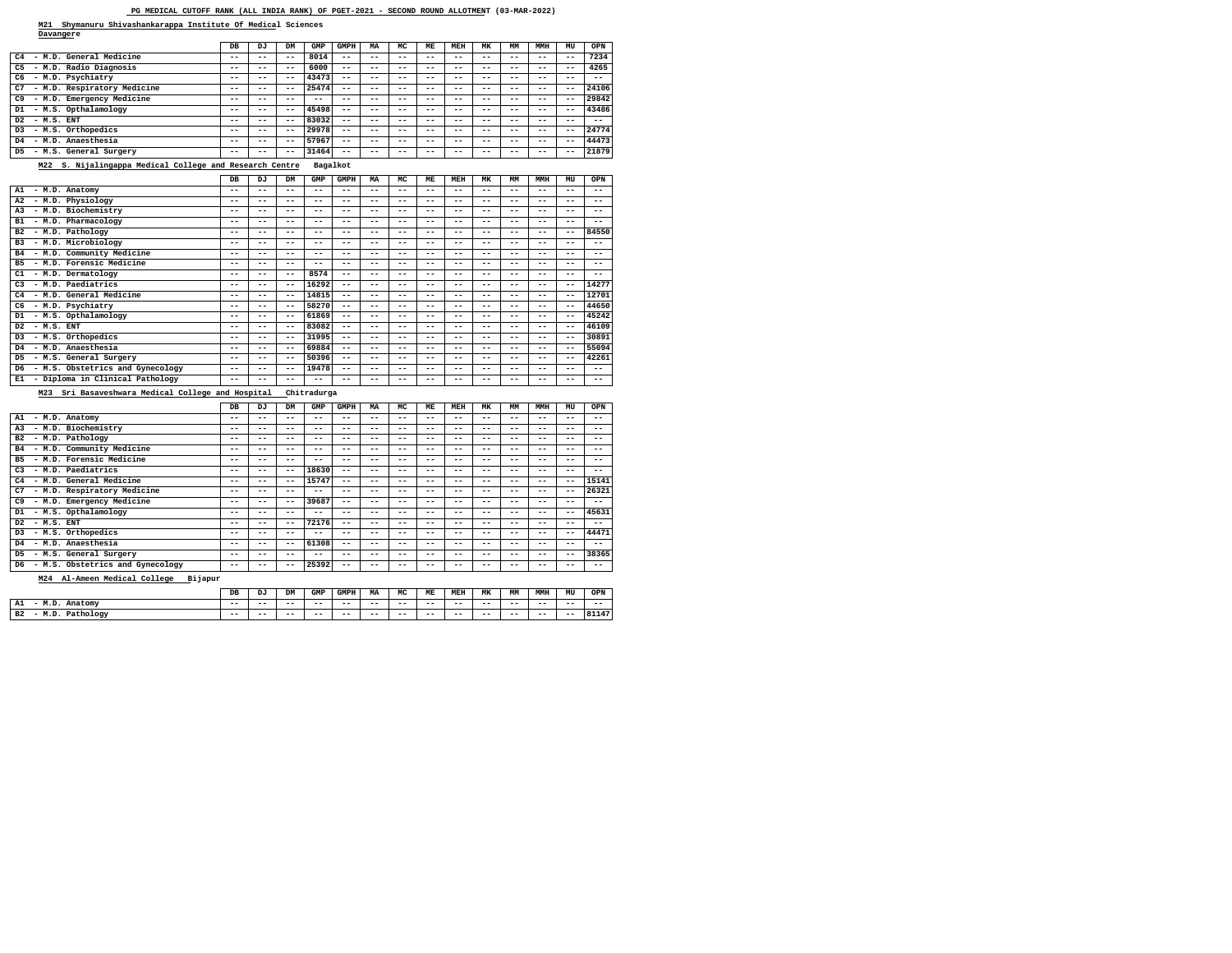#### **M24 Al-Ameen Medical College Bijapur**

**M25 Father Muller Institute of Med. Education and Research Mangalore**

**M26 Vydehi Institute of Medical Science and Research Centre Bangalore**

|                                          | DB    | DJ    | DM    | GMP   | GMPH  | MA    | MC    | ME    | MEH   | МK    | МM    | MMH   | MU    | <b>OPN</b> |
|------------------------------------------|-------|-------|-------|-------|-------|-------|-------|-------|-------|-------|-------|-------|-------|------------|
| - M.D. Forensic Medicine<br><b>B5</b>    | $- -$ | - -   | --    | $- -$ | $- -$ | --    | $- -$ | $- -$ | --    | $ -$  | $- -$ | $- -$ | --    | $- -$      |
| - M.D. Paediatrics<br>C <sub>3</sub>     | $- -$ | - -   | $- -$ | 21257 | $- -$ | --    | $- -$ | --    | $- -$ | $- -$ | 43721 | $- -$ | --    | 19648      |
| - M.D. General Medicine<br>C4            | $- -$ | - -   | $- -$ | 19086 | $ -$  | --    | $- -$ | $- -$ | --    | $- -$ | 34889 | $- -$ | --    | 12604      |
| - M.D. Radio Diagnosis<br>C <sub>5</sub> | $- -$ | --    | $- -$ | 7090  | $- -$ | $- -$ | --    | $- -$ | $- -$ | $- -$ | 22088 | $- -$ | --    | $- -$      |
| - M.S. Opthalamology<br>D1               | $- -$ | - -   | --    | $- -$ | --    |       | $- -$ | $- -$ | $- -$ | $- -$ | 78183 | $- -$ | --    | 48889      |
| - M.S. Orthopedics<br>D <sub>3</sub>     | $- -$ | --    | $- -$ | 51067 | $- -$ | $- -$ | $- -$ | $- -$ | $- -$ | $- -$ | 70098 | $- -$ | $- -$ | 29915      |
| - M.D. Anaesthesia<br>D4.                | $- -$ | $- -$ | $- -$ | 98616 | $- -$ | $- -$ | $- -$ | $- -$ | $- -$ | $- -$ | 99750 | $- -$ | $- -$ | $- -$      |
| - M.S. General Surgery<br>D5.            | $- -$ | --    | $- -$ | 38550 | $- -$ | $- -$ | $- -$ | $- -$ | $- -$ | $- -$ | 82587 | $- -$ | $ -$  | 36484      |
| - M.S. Obstetrics and Gynecology<br>D6   | $- -$ | - -   | $- -$ | 30911 | $- -$ | --    | $- -$ | $- -$ | --    | $- -$ | 55652 | $- -$ | $- -$ | 22703      |
| ___                                      |       |       |       |       |       |       |       |       |       |       |       |       |       |            |

|                                           | DB    | DJ    | DM    | GMP   | <b>GMPH</b> | MA    | MC    | ME    | <b>MEH</b> | MK    | MM    | <b>MMH</b> | MU    | <b>OPN</b> |
|-------------------------------------------|-------|-------|-------|-------|-------------|-------|-------|-------|------------|-------|-------|------------|-------|------------|
| - M.D. Anatomy<br>A1                      | --    | --    | $- -$ | $- -$ | $ -$        | $- -$ | --    | --    | $- -$      | $- -$ | $- -$ | $- -$      | $- -$ | $- -$      |
| - M.D. Physiology<br>A2                   | $- -$ | --    | --    | $- -$ | $- -$       | $- -$ | $- -$ | $- -$ | $- -$      | $- -$ | $- -$ | $- -$      | $- -$ | $- -$      |
| - M.D. Biochemistry<br>A <sub>3</sub>     | $- -$ | $- -$ | $- -$ | $- -$ | $- -$       | $- -$ | $- -$ | --    | $- -$      | --    | $- -$ | $- -$      | $- -$ | $- -$      |
| - M.D. Pharmacology<br>в1                 | $- -$ | --    | --    | $- -$ | $ -$        | $- -$ | --    | --    | $- -$      | --    | $- -$ | $- -$      | $- -$ | $- -$      |
| - M.D. Pathology<br>B2                    | --    | $- -$ | $- -$ | 92755 | $- -$       | $- -$ | --    | $- -$ | --         | $- -$ | $- -$ | $- -$      | $- -$ | 47705      |
| - M.D. Microbiology<br>B <sub>3</sub>     | $- -$ | --    | $- -$ | $- -$ | $- -$       | $- -$ | $- -$ | $- -$ | $- -$      | $- -$ | $- -$ | $- -$      | $ -$  | $- -$      |
| - M.D. Dermatology<br>C1                  | $- -$ | $- -$ | $- -$ | 5210  | $- -$       | $- -$ | 18016 | --    | --         | --    | $- -$ | $- -$      | $- -$ | $- -$      |
| - M.D. Radio Therapy<br>C2                | --    | --    | $- -$ | $- -$ | $- -$       | $- -$ | 53198 | --    | --         | --    | $- -$ | $- -$      | $- -$ | 40435      |
| - M.D. Paediatrics<br>C <sub>3</sub>      | --    | --    | $- -$ | 14144 | $- -$       | $- -$ | 44624 | --    | $- -$      | --    | $- -$ | $- -$      | $- -$ | $- -$      |
| - M.D. General Medicine<br>C <sub>4</sub> | --    | --    | $- -$ | 5220  | $- -$       | $- -$ | 41129 | $- -$ | $- -$      | --    | --    | $- -$      | $ -$  | 4495       |
| - M.D. Radio Diagnosis<br>C <sub>5</sub>  | $- -$ | --    | $- -$ | 2334  | $- -$       | $- -$ | 17574 | $- -$ | --         | --    | --    | $- -$      | $- -$ | $- -$      |
| - M.D. Psychiatry<br>C6                   | --    | --    | $- -$ | $- -$ | $- -$       | $- -$ | 45759 | --    | --         | --    | --    | $- -$      | $- -$ | 10725      |
| - M.S. Opthalamology<br>D1                | --    | --    | --    | $- -$ | $ -$        | $- -$ | $- -$ | $- -$ | --         | --    | --    | $- -$      | $- -$ | 31230      |
| $-$ M.S. $ENT$<br>D <sub>2</sub>          | --    | --    | $- -$ | $- -$ | $- -$       | $- -$ | 81999 | $- -$ | --         | --    | $- -$ | $- -$      | $- -$ | $- -$      |
| - M.S. Orthopedics<br>D <sub>3</sub>      | $- -$ | --    | $- -$ | 23501 | $- -$       | $- -$ | 56189 | $- -$ | --         | --    | $- -$ | $- -$      | $- -$ | 12899      |
| - M.D. Anaesthesia<br>D4                  | --    | --    | $- -$ | 40075 | $- -$       | $- -$ | 88728 | --    | --         | --    | --    | $- -$      | $- -$ | $- -$      |
| - M.S. General Surgery<br>D5              | --    | --    | $- -$ | 19093 | $ -$        | $- -$ | 36761 | --    | --         | --    | --    | $- -$      | $- -$ | 18163      |
| - M.S. Obstetrics and Gynecology<br>D6    | --    | --    |       | $- -$ | --          | --    | 33222 | --    | --         | --    | --    | $- -$      | $- -$ | 7439       |

|                                             | DB    | DJ    | DM    | GMP   | <b>GMPH</b> | MA    | MC.   | ME    | <b>MEH</b> | MK    | MM    | <b>MMH</b> | MU    | <b>OPN</b> |
|---------------------------------------------|-------|-------|-------|-------|-------------|-------|-------|-------|------------|-------|-------|------------|-------|------------|
| - M.D. Anatomy<br>A1                        | $- -$ | $- -$ | $- -$ | $- -$ | $- -$       | $- -$ | $ -$  | $- -$ | --         | $- -$ | $- -$ | $- -$      | $- -$ | $- -$      |
| - M.D. Physiology<br>A2                     | $- -$ | $- -$ | --    | $- -$ | $- -$       | $- -$ | $ -$  | $- -$ | --         | --    | $- -$ | $- -$      | $- -$ | $- -$      |
| - M.D. Biochemistry<br>A <sub>3</sub>       | $- -$ | $- -$ | --    | $- -$ | $- -$       | $- -$ | $- -$ | $- -$ | $- -$      | --    | $- -$ | $- -$      | $- -$ | $- -$      |
| - M.D. Pharmacology<br>в1                   | $- -$ | $- -$ | --    | $- -$ | $- -$       | $- -$ | $ -$  | $- -$ | $- -$      | --    | $- -$ | $- -$      | $ -$  | $- -$      |
| - M.D. Pathology<br>B <sub>2</sub>          | $- -$ | $- -$ | --    | $- -$ | $- -$       | $- -$ | $ -$  | $- -$ | $- -$      | $- -$ | $- -$ | $- -$      | $- -$ | 73282      |
| - M.D. Microbiology<br>B <sub>3</sub>       | $- -$ | $- -$ | $- -$ | $- -$ | $- -$       | $- -$ | $ -$  | $- -$ | $- -$      | --    | $- -$ | $- -$      | $- -$ | $- -$      |
| - M.D. Community Medicine<br><b>B4</b>      | $- -$ | $- -$ | --    | $- -$ | $- -$       | $- -$ | $- -$ | $- -$ | --         | --    | $- -$ | $- -$      | $- -$ | $- -$      |
| - M.D. Forensic Medicine<br>B5              | $- -$ | $- -$ | --    | $- -$ | $- -$       | $- -$ | $ -$  | $- -$ | $- -$      | --    | $- -$ | $- -$      | $ -$  | $- -$      |
| - M.D. Dermatology<br>C1                    | $- -$ | $- -$ | $- -$ | $- -$ | $- -$       | $- -$ | $ -$  | 12844 | $- -$      | --    | $- -$ | $- -$      | $ -$  | $- -$      |
| - M.D. Radio Therapy<br>C <sub>2</sub>      | $- -$ | $- -$ | $- -$ | 78360 | $- -$       | $- -$ | $ -$  | $- -$ | --         | --    | $- -$ | $- -$      | $- -$ | 61392      |
| - M.D. Paediatrics<br>C <sub>3</sub>        | $- -$ | $- -$ | --    | 16190 | $- -$       | $- -$ | $ -$  | 17322 | $- -$      | --    | $- -$ | $- -$      | $- -$ | $- -$      |
| - M.D. General Medicine<br>C <sub>4</sub>   | $- -$ | $- -$ | --    | 10237 | $- -$       | $- -$ | $ -$  | 17452 | $- -$      | --    | $- -$ | $- -$      | $ -$  | 8756       |
| - M.D. Radio Diagnosis<br>C <sub>5</sub>    | $- -$ | $- -$ | $- -$ | $- -$ | $- -$       | $- -$ | $- -$ | 13131 | $- -$      | $- -$ | $- -$ | $- -$      | $- -$ | 4844       |
| - M.D. Psychiatry<br>C <sub>6</sub>         | $- -$ | $- -$ | $- -$ | 39893 | $- -$       | $- -$ | $ -$  | $- -$ | $- -$      | $- -$ | $- -$ | $- -$      | $- -$ | $ -$       |
| - M.D. Respiratory Medicine<br>C7           | $- -$ | $- -$ | --    | $- -$ | $- -$       | $- -$ | $- -$ | 25534 | $- -$      | --    | $- -$ | $- -$      | $- -$ | 16204      |
| - M.D. Hospital Administration<br>C8        | $- -$ | $- -$ | --    | $- -$ | $- -$       | $- -$ | $ -$  | $- -$ | $- -$      | $- -$ | $- -$ | $- -$      | $ -$  | $- -$      |
| - M.D. Emergency Medicine<br>C <sub>9</sub> | $- -$ | $- -$ | $- -$ | $- -$ | $- -$       | $- -$ | $- -$ | 46378 | $- -$      | $- -$ | $- -$ | $- -$      | $ -$  | $- -$      |
| - M.S. Opthalamology<br>D1                  | $- -$ | $- -$ | $- -$ | $- -$ | $- -$       | $- -$ | $- -$ | 54732 | $- -$      | --    | --    | $- -$      | $- -$ | 11266      |
| $- M.S.$ ENT<br>D <sub>2</sub>              | $- -$ | $- -$ | $- -$ | 93509 | $- -$       | $- -$ | $- -$ | $- -$ | $- -$      | --    | $- -$ | $- -$      | $- -$ | $- -$      |
| - M.S. Orthopedics<br>D3                    | $- -$ | $- -$ | $- -$ | 24078 | $- -$       | $- -$ | $- -$ | 55849 | $- -$      | --    | $- -$ | $- -$      | $- -$ | $- -$      |
| - M.D. Anaesthesia<br>D4                    | $- -$ | $- -$ | $- -$ | 48434 | $- -$       | $- -$ | $ -$  | 75822 | $- -$      | --    | $- -$ | $- -$      | $- -$ | 27700      |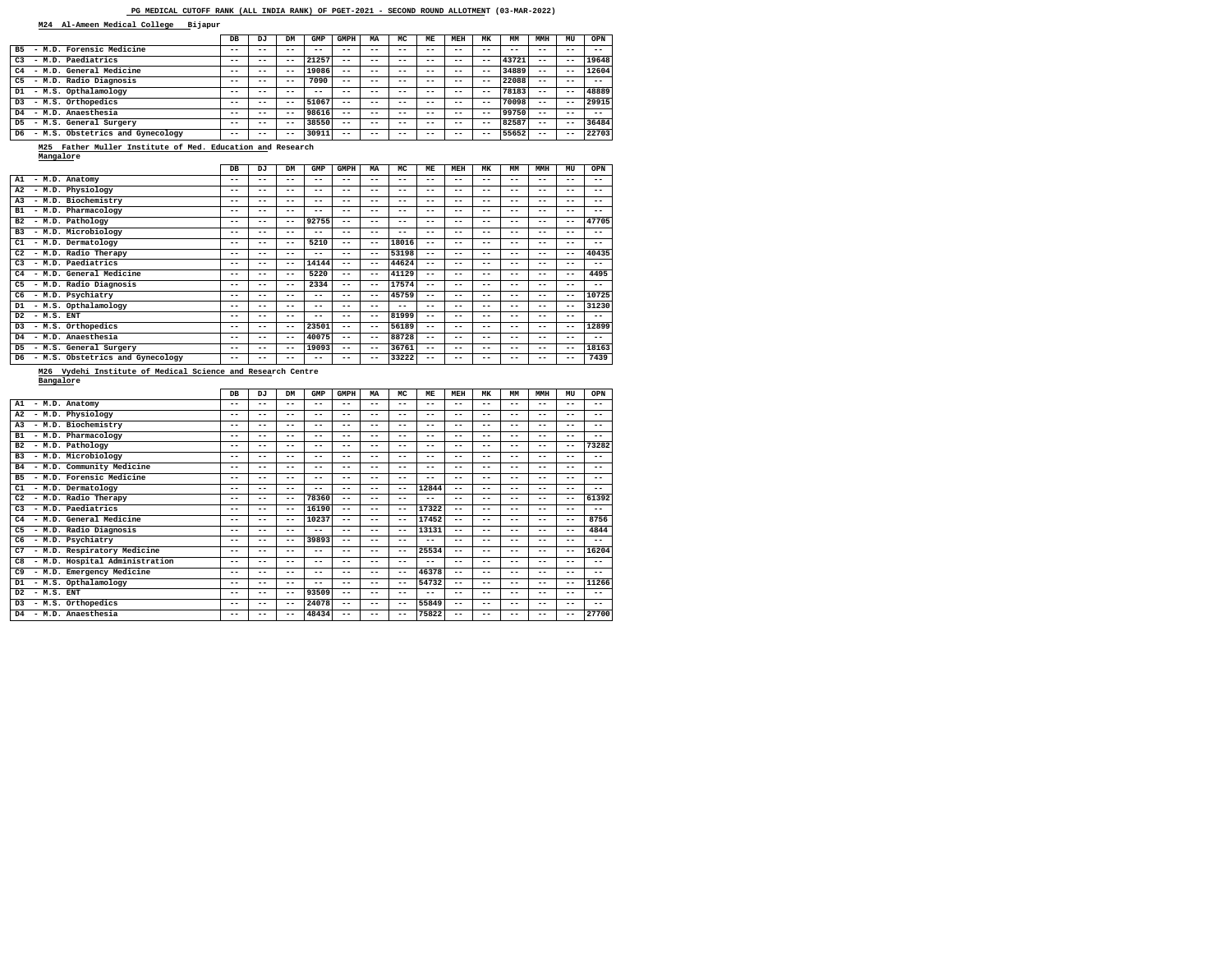**M26 Vydehi Institute of Medical Science and Research Centre Bangalore**

**M28 M.V.J.Medical College and Research Hospital Channasandra,**

**Bangalore**

**M30 Navodaya Medical College Raichur**

|                                                          | DB    | DJ    | DM    | GMP         | GMPH  | МA    | MC    | MЕ    | MEH   | МK    | MМ    | MMH   | MU    | <b>OPN</b> |
|----------------------------------------------------------|-------|-------|-------|-------------|-------|-------|-------|-------|-------|-------|-------|-------|-------|------------|
| - M.S. General Surgery<br>D5                             | $- -$ | $- -$ | $- -$ | 29437       | $- -$ | $- -$ | $- -$ | 92003 | $- -$ | $- -$ | $- -$ | $- -$ | $- -$ | 11451      |
| - M.S. Obstetrics and Gynecology<br>D6                   | $- -$ | $- -$ | $- -$ | 16957       | $- -$ | $- -$ | $- -$ | 28606 | $- -$ | $- -$ | $- -$ | $- -$ | $- -$ | 9242       |
| Sri Dharmasthala Manjunatheshwara Medical college<br>M27 |       |       |       | Dharwad (P) |       |       |       |       |       |       |       |       |       |            |

|                                           | DB    | DJ    | DM    | GMP   | <b>GMPH</b> | MA    | MC    | ME    | <b>MEH</b> | MK    | MM    | <b>MMH</b> | MU    | <b>OPN</b> |
|-------------------------------------------|-------|-------|-------|-------|-------------|-------|-------|-------|------------|-------|-------|------------|-------|------------|
| - M.D. Anatomy<br>A1                      | $- -$ | $- -$ | --    | --    | $- -$       | $- -$ | $- -$ | $- -$ | --         | $- -$ | $- -$ | $ -$       | $- -$ | $- -$      |
| - M.D. Physiology<br>A <sub>2</sub>       | $ -$  | $- -$ | --    | $- -$ | --          | $- -$ | $ -$  | $- -$ | --         | --    | $- -$ | $ -$       | --    | $- -$      |
| - M.D. Biochemistry<br>A <sub>3</sub>     | $- -$ | --    | $- -$ | --    | --          | $- -$ | $- -$ | $- -$ | --         | --    | $- -$ | $ -$       | $- -$ | $- -$      |
| - M.D. Pathology<br>B <sub>2</sub>        | $ -$  | --    | --    | $- -$ | $- -$       | $ -$  | $ -$  | --    | --         | --    | $- -$ | $ -$       | $- -$ | 80289      |
| - M.D. Microbiology<br>B <sub>3</sub>     | $ -$  | --    | --    | $- -$ | --          | $- -$ | $ -$  | --    | --         | --    | $- -$ | $ -$       | --    | $- -$      |
| - M.D. Community Medicine<br>B4           | $ -$  | $- -$ | --    | $- -$ | --          | $- -$ | $ -$  | $- -$ | --         | $- -$ | $- -$ | $ -$       | $- -$ | $- -$      |
| - M.D. Forensic Medicine<br><b>B5</b>     | $ -$  | $- -$ | --    | --    | --          | $- -$ | $- -$ | $- -$ | --         | $- -$ | $- -$ | $ -$       | $- -$ | $- -$      |
| - M.D. Dermatology<br>C1                  | $ -$  | $- -$ | --    | $- -$ | $- -$       | $- -$ | $ -$  | $- -$ | --         | $- -$ | $- -$ | $ -$       | $- -$ | 16483      |
| - M.D. Paediatrics<br>C <sub>3</sub>      | $ -$  | $- -$ | $- -$ | 26775 | $- -$       | $- -$ | $ -$  | $- -$ | --         | $- -$ | $- -$ | $ -$       | $- -$ | 24993      |
| - M.D. General Medicine<br>C <sub>4</sub> | $ -$  | $- -$ | --    | 24481 | $- -$       | $- -$ | $ -$  | $- -$ | --         | $- -$ | $- -$ | $ -$       | $- -$ | 9155       |
| - M.D. Radio Diagnosis<br>C <sub>5</sub>  | $- -$ | $- -$ | $- -$ | $- -$ | $- -$       | $- -$ | $- -$ | $- -$ | --         | $- -$ | $- -$ | $- -$      | $- -$ | 15035      |
| - M.D. Psychiatry<br>C6                   | $- -$ | --    | $ -$  | 51838 | $- -$       | $- -$ | $ -$  | --    | --         | --    | $- -$ | $ -$       | --    | $- -$      |
| - M.D. Hospital Administration<br>C8      | $ -$  | --    | --    | $- -$ | $- -$       | $- -$ | --    | --    | --         | --    | --    | $ -$       | --    | $- -$      |
| - M.D. Emergency Medicine<br>C9           | $- -$ | $- -$ | $- -$ | 32967 | $- -$       | $- -$ | $ -$  | $- -$ | --         | --    | $- -$ | $ -$       | $- -$ | $- -$      |
| - M.S. Opthalamology<br>D1                | $- -$ | $- -$ | --    | $- -$ | --          | $- -$ | $- -$ | $- -$ | --         | $- -$ | $- -$ | $- -$      | $- -$ | 44402      |
| $-$ M.S. ENT<br>D <sub>2</sub>            | $ -$  | $- -$ | $- -$ | 93811 | $- -$       | $- -$ | $- -$ | $- -$ | --         | $- -$ | $- -$ | $ -$       | $- -$ | $- -$      |
| - M.S. Orthopedics<br>D <sub>3</sub>      | $- -$ | --    | $- -$ | 56796 | $- -$       | $ -$  | --    | $- -$ | --         | --    | $- -$ | $ -$       | $- -$ | 41916      |
| - M.D. Anaesthesia<br>D4                  | $- -$ | $- -$ | $- -$ | $- -$ | $- -$       | $- -$ | $- -$ | $- -$ | --         | $- -$ | $- -$ | $ -$       | $- -$ | 70160      |
| - M.S. General Surgery<br>D5              | $- -$ | $- -$ | $- -$ | 66670 | $- -$       | $- -$ | $- -$ | $- -$ | --         | --    | --    | $- -$      | $- -$ | 30885      |
| - M.S. Obstetrics and Gynecology<br>D6    | $ -$  | --    | $- -$ | 30370 | $- -$       | $- -$ | $- -$ | --    | --         | --    | $- -$ | $- -$      | $- -$ | 15925      |

|                                           | DB    | DJ    | <b>DM</b> | GMP   | <b>GMPH</b> | MA    | MC    | ME    | MEH   | <b>MK</b> | MМ    | MMH   | MU    | <b>OPN</b> |
|-------------------------------------------|-------|-------|-----------|-------|-------------|-------|-------|-------|-------|-----------|-------|-------|-------|------------|
| - M.D. Pathology<br>B2                    | $- -$ | $- -$ | $- -$     | $- -$ | --          | --    | $- -$ | $- -$ | $- -$ | --        | --    | $- -$ | $- -$ | 67121      |
| C1<br>- M.D. Dermatology                  | $- -$ | $- -$ | $- -$     | $- -$ | $- -$       | 19813 | $- -$ | $- -$ | $- -$ | --        | $- -$ | $- -$ | --    | $- -$      |
| - M.D. Paediatrics<br>C <sub>3</sub>      | $- -$ | $ -$  | $- -$     | 18207 | $- -$       | 34652 | $ -$  | --    | $- -$ | --        | $- -$ | $- -$ | --    | 15723      |
| - M.D. General Medicine<br>C <sub>4</sub> | $- -$ | $- -$ | $- -$     | 15092 | $- -$       | 32000 | $- -$ | $- -$ | $- -$ | --        | --    | $- -$ | --    | $- -$      |
| - M.D. Radio Diagnosis<br>C <sub>5</sub>  | $- -$ | $- -$ | $- -$     | $- -$ | $- -$       | 14681 | $- -$ | $- -$ | $- -$ | --        | $- -$ | $- -$ | --    | $- -$      |
| C6<br>- M.D. Psychiatry                   | $- -$ | $- -$ | $- -$     | 67860 | $- -$       | 72322 | $- -$ | --    | $- -$ | --        | --    | $- -$ | $- -$ | 38769      |
| - M.S. Opthalamology<br>D1                | $- -$ | $- -$ | $- -$     | 66351 | $- -$       | 98299 | $- -$ | $- -$ | $ -$  | --        | --    | $- -$ | --    | $- -$      |
| D <sub>2</sub><br>$-$ M.S. $ENT$          | $- -$ | $ -$  | $- -$     | 78794 | $- -$       | --    | $- -$ | $- -$ | $- -$ | --        | --    | $- -$ | $- -$ | 49167      |
| - M.S. Orthopedics<br>D3                  | $- -$ | $ -$  | $- -$     | 48085 | $- -$       | 87817 | $- -$ | --    | --    | - -       | --    | --    | - -   | $ -$       |
| - M.D. Anaesthesia<br>D4                  | $- -$ | $ -$  | $- -$     | 66696 | $- -$       | 74573 | $- -$ | --    | $- -$ | --        | $- -$ | $- -$ | $- -$ | 53559      |
| D5<br>- M.S. General Surgery              | $- -$ | $- -$ | $- -$     | 34733 | $- -$       | 44135 | $- -$ | $- -$ | $- -$ | --        | --    | $- -$ | --    | 34721      |
| - M.S. Obstetrics and Gynecology<br>D6    | $- -$ | $- -$ | $- -$     | $- -$ | --          | 28675 | $ -$  | $- -$ | $- -$ | - -       | --    | --    | --    | $- -$      |

|                                           | DB    | DJ    | <b>DM</b> | GMP   | <b>GMPH</b> | MA | MC    | ME    | MEH   | МK    | MМ    | MMH   | MU    | <b>OPN</b> |
|-------------------------------------------|-------|-------|-----------|-------|-------------|----|-------|-------|-------|-------|-------|-------|-------|------------|
| - M.D. Physiology<br>A2                   | $- -$ | $- -$ | $- -$     | $- -$ | --          | -- | $- -$ | $- -$ | $- -$ | --    | --    | $- -$ | --    | $- -$      |
| - M.D. Biochemistry<br>A <sub>3</sub>     | $ -$  | $- -$ | $- -$     | $- -$ | $ -$        | -- | $ -$  | --    | $- -$ | --    | --    | $- -$ | $- -$ | $- -$      |
| - M.D. Pharmacology<br>B1                 | $ -$  | $- -$ | $- -$     | $- -$ | --          | -- | $- -$ | $- -$ | $- -$ | --    | $- -$ | $- -$ | $- -$ | $- -$      |
| B <sub>2</sub><br>- M.D. Pathology        | $- -$ | $- -$ | $- -$     | --    | --          | -- | $ -$  | --    | $- -$ | --    | $- -$ | $- -$ | --    | $- -$      |
| - M.D. Microbiology<br>B <sub>3</sub>     | $- -$ | $- -$ | $- -$     | $- -$ | --          | -- | $- -$ | $- -$ | $- -$ | --    | --    | $- -$ | --    | $- -$      |
| - M.D. Community Medicine<br>в4           | $- -$ | $- -$ | $- -$     | $- -$ | --          | -- | $ -$  | --    | $- -$ | --    | $- -$ | $- -$ | $- -$ | $- -$      |
| C1<br>- M.D. Dermatology                  | $- -$ | $- -$ | $- -$     | $- -$ | --          | -- | $- -$ | $- -$ | 20311 | $- -$ | --    | $- -$ | --    | $- -$      |
| - M.D. Paediatrics<br>C <sub>3</sub>      | $- -$ | $- -$ | $- -$     | 21799 | $- -$       | -- | $- -$ | $- -$ | 54370 | $- -$ | --    | $- -$ | $- -$ | 17737      |
| - M.D. General Medicine<br>C <sub>4</sub> | $- -$ | $- -$ | $- -$     | $- -$ | --          | -- | $- -$ | $- -$ | 45087 | $- -$ | --    | $- -$ | $- -$ | 16164      |
| - M.D. Radio Diagnosis<br>C <sub>5</sub>  | $- -$ | $- -$ | $- -$     | 13262 | $- -$       | -- | $- -$ | --    | $- -$ | --    | --    | $- -$ | $- -$ | $- -$      |
| - M.D. Respiratory Medicine<br>C7         | $- -$ | $- -$ | $- -$     | $- -$ | --          | -- | $- -$ | $- -$ | $- -$ | --    | $- -$ | $- -$ | --    | $- -$      |
| - M.S. Opthalamology<br>D1                | $- -$ | --    | --        | --    |             | -- | $- -$ | $- -$ | 83111 | $- -$ | --    | $- -$ | $- -$ | 35683      |

**PG MEDICAL CUTOFF RANK (ALL INDIA RANK) OF PGET-2021 - SECOND ROUND ALLOTMENT (03-MAR-2022)**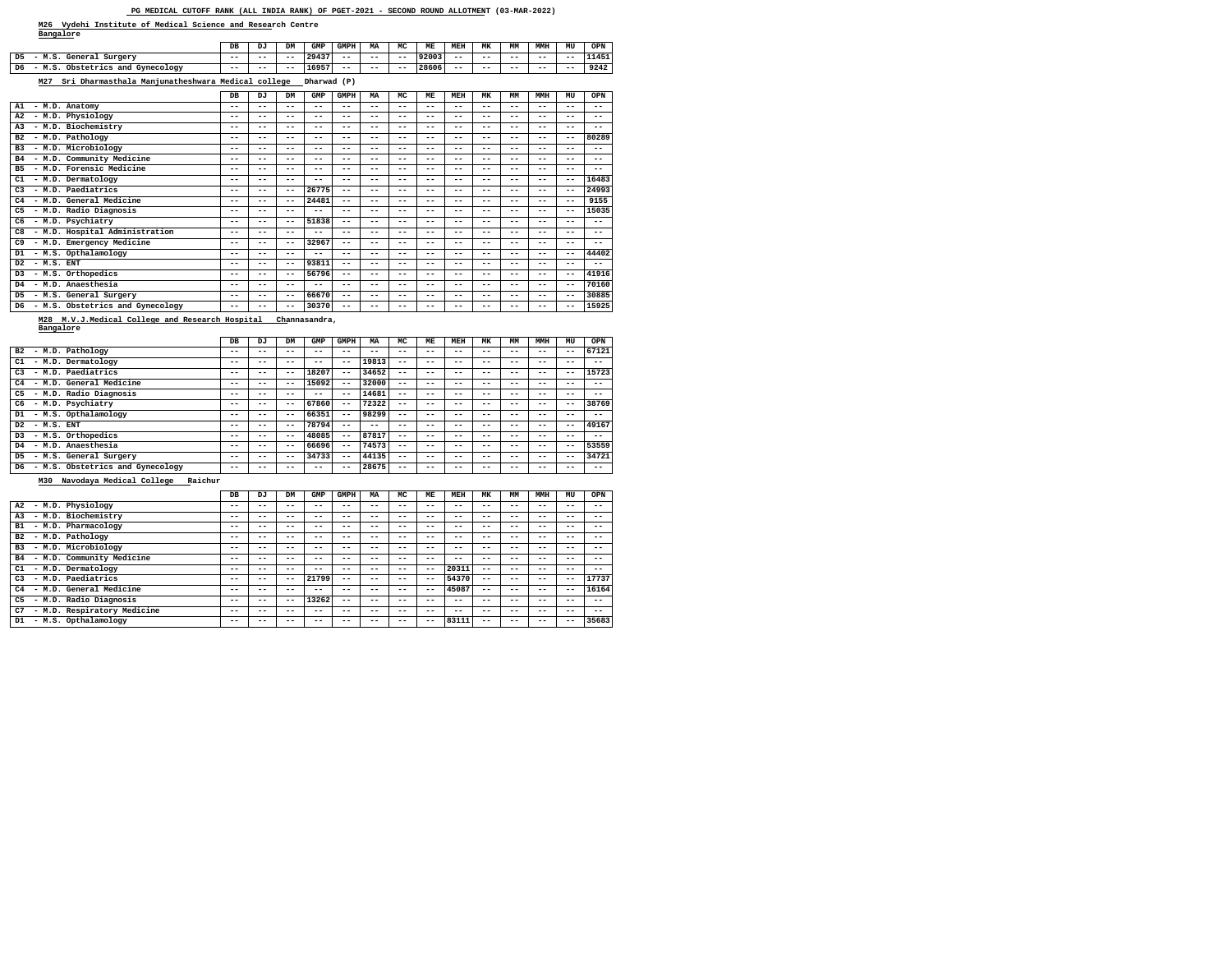**M30 Navodaya Medical College Raichur**

### **M31 A.J.Institute of Medical Sciences Mangalore**

**M39 Khaja Bande Navaz Institute Of Medical Sciences Gulbarga (P)**

### **M43 Sapthagiri Institute of Medical Sciences Bangalore**

| DB    | DJ    | <b>DM</b> | GMP   | <b>GMPH</b> | МA    | MC    | ME    | MEH   | <b>MK</b> | МM          | <b>MMH</b> | MU    | OPN   |
|-------|-------|-----------|-------|-------------|-------|-------|-------|-------|-----------|-------------|------------|-------|-------|
| $- -$ | $- -$ | $- -$     | $- -$ | $- -$       | $- -$ | $- -$ | $- -$ | $- -$ | $- -$     | $- -$       | $- -$      | $- -$ | 58060 |
| $- -$ | $- -$ | $- -$     | 45856 | $- -$       | $- -$ | $- -$ |       |       | $- -$     | $- -$       | $- -$      | $- -$ | 45616 |
| $- -$ | $- -$ | $- -$     | 79774 | $- -$       | $- -$ | $- -$ | $- -$ | $- -$ | $- -$     | $- -$       | $- -$      | $ -$  | 59045 |
| $- -$ | $- -$ | $- -$     | 51422 | $ -$        | $- -$ | $- -$ | $- -$ | 98587 | $ -$      | $- -$       | $- -$      | $ -$  | 33774 |
| $- -$ | $- -$ | $- -$     | $- -$ | 26297       | $- -$ | $- -$ | $- -$ | 46651 | $- -$     | $- -$       | $- -$      | $ -$  | 23040 |
|       |       |           |       |             |       |       |       |       |           | 62793 65076 |            |       |       |

|                                            | DB    | DJ    | DM    | GMP   | <b>GMPH</b> | MA    | MC    | ME    | <b>MEH</b> | MK    | MM    | <b>MMH</b> | MU          | <b>OPN</b> |
|--------------------------------------------|-------|-------|-------|-------|-------------|-------|-------|-------|------------|-------|-------|------------|-------------|------------|
| - M.D. Anatomy<br>A1                       | $ -$  | $ -$  | --    | --    | $- -$       | --    | $- -$ | $- -$ | $ -$       | $- -$ | --    | $- -$      | --          | $- -$      |
| - M.D. Physiology<br>A2                    | $- -$ | $- -$ | $- -$ | --    | --          | --    | $- -$ | $- -$ | $ -$       | $- -$ | --    | $- -$      | $- -$       | $- -$      |
| - M.D. Biochemistry<br>A <sub>3</sub>      | $ -$  | --    | --    | --    | --          | --    | --    | $- -$ | $ -$       | --    | --    | --         | --          | $- -$      |
| - M.D. Pharmacology<br>B1                  | $ -$  | --    | $- -$ | --    | --          | --    | --    | $- -$ | $ -$       | $- -$ | --    | $- -$      | --          | $- -$      |
| - M.D. Pathology<br>B <sub>2</sub>         | $- -$ | $- -$ | --    | --    | --          | --    | $- -$ | $- -$ | $ -$       | $- -$ | --    | $- -$      | $- -$       | $- -$      |
| - M.D. Microbiology<br>B <sub>3</sub>      | $- -$ | --    | --    | --    | --          | --    | --    | $- -$ | $- -$      | --    | --    | $- -$      | --          | $- -$      |
| - M.D. Community Medicine<br>B4            | $ -$  | --    | --    | --    | --          | --    | --    | $- -$ | $ -$       | --    | --    | --         | --          | $- -$      |
| - M.D. Forensic Medicine<br>B <sub>5</sub> | $- -$ | $- -$ | --    | --    | --          | $- -$ | $- -$ | $- -$ | $- -$      | $- -$ | --    | --         | --          | $- -$      |
| - M.D. Dermatology<br>C1                   | $- -$ | $- -$ | $- -$ | 6170  | $- -$       | --    | $- -$ | $- -$ | $ -$       | $- -$ | --    | $- -$      | $- -$       | $- -$      |
| - M.D. Radio Therapy<br>C <sub>2</sub>     | $ -$  | $ -$  | $- -$ | $- -$ | $- -$       | --    | --    | $- -$ | $ -$       | $- -$ | $- -$ | $- -$      | 58966       | $- -$      |
| - M.D. Paediatrics<br>C <sub>3</sub>       | $- -$ | $- -$ | $- -$ | 15101 | $- -$       | --    | --    | $- -$ | $ -$       | $- -$ | --    | $- -$      | 29881       | $- -$      |
| - M.D. General Medicine<br>C <sub>4</sub>  | $- -$ | $- -$ | --    | 7189  | $- -$       | --    | $- -$ | $- -$ | $ -$       | --    | --    | $- -$      | 12728       | 4089       |
| - M.D. Radio Diagnosis<br>C <sub>5</sub>   | $ -$  | $ -$  | $- -$ | 3764  | $- -$       | --    | $- -$ | $- -$ | $ -$       | $- -$ | --    | $- -$      | 15687       | $- -$      |
| - M.D. Psychiatry<br>C <sub>6</sub>        | $ -$  | --    | --    | $- -$ | --          | --    | --    | $- -$ | $ -$       | $- -$ | --    | $- -$      | 99315       | $- -$      |
| - M.D. Respiratory Medicine<br>C7          | $- -$ | $- -$ | $- -$ | $- -$ | $- -$       | --    | $- -$ | $- -$ | $- -$      | $- -$ | --    | $- -$      | 34830       | 25151      |
| - M.S. Opthalamology<br>D1                 | $ -$  | $ -$  | $- -$ | 51360 | $- -$       | --    | --    | $- -$ | $ -$       | $- -$ | --    | $- -$      | 59478       | $- -$      |
| $-$ M.S. ENT<br>D <sub>2</sub>             | $ -$  | $- -$ | $- -$ | 88831 | $- -$       | --    | --    | $- -$ | $ -$       | $- -$ | --    | $- -$      | --          | $- -$      |
| - M.S. Orthopedics<br>D3                   | $- -$ | $- -$ | $- -$ | 24763 | $- -$       | --    | $- -$ | $- -$ | $- -$      | $- -$ | --    | $- -$      | 49088       | $- -$      |
| - M.D. Anaesthesia<br>D4                   | $ -$  | $ -$  | $- -$ | 54904 | --          | --    | --    | $- -$ | $ -$       | $- -$ | --    | $- -$      | --          | $- -$      |
| - M.S. General Surgery<br>D5               | $- -$ | $- -$ | $- -$ | 26655 | $- -$       | --    | --    | $- -$ | $ -$       | $- -$ | --    | $- -$      | 31693 16484 |            |
| - M.S. Obstetrics and Gynecology<br>D6     | $- -$ | --    | --    | 16959 | $- -$       | --    | $- -$ | $- -$ | $- -$      | --    | $- -$ | $- -$      | 21265       | $- -$      |

|                                           | DB    | DJ    | DM    | GMP   | <b>GMPH</b> | MA    | <b>MC</b> | ME    | <b>MEH</b> | MK    | MM    | <b>MMH</b> | MU    | <b>OPN</b> |
|-------------------------------------------|-------|-------|-------|-------|-------------|-------|-----------|-------|------------|-------|-------|------------|-------|------------|
| - M.D. Anatomy<br>A1                      | $ -$  | --    | $- -$ | --    | --          | $- -$ | $- -$     | --    | $- -$      | --    | --    | $- -$      | $- -$ | $- -$      |
| A2<br>- M.D. Physiology                   | $ -$  | --    | $- -$ | $- -$ | --          | $- -$ | $ -$      | $- -$ | --         | --    | --    | $- -$      | $- -$ | $- -$      |
| - M.D. Biochemistry<br>A <sub>3</sub>     | $ -$  | --    | $- -$ | --    | --          | $ -$  | $ -$      | --    | $- -$      | --    | --    | $- -$      | $- -$ | $- -$      |
| - M.D. Pharmacology<br>в1                 | $ -$  | --    | $- -$ | --    | --          | $- -$ | $ -$      | --    | --         | --    | --    | $- -$      | $- -$ | $- -$      |
| - M.D. Pathology<br>B <sub>2</sub>        | $- -$ | $- -$ | $- -$ | --    | $- -$       | --    | $- -$     | --    | $- -$      | $- -$ | --    | $- -$      | $- -$ | $- -$      |
| - M.D. Microbiology<br>B <sub>3</sub>     | $- -$ | --    | $- -$ | --    | --          | $- -$ | $ -$      | --    | $- -$      | --    | --    | $- -$      | $- -$ | $- -$      |
| - M.D. Community Medicine<br>B4           | $- -$ | --    | $- -$ | --    | --          | $ -$  | $ -$      | --    | --         | --    | --    | $- -$      | $- -$ | $- -$      |
| - M.D. Dermatology<br>C1                  | $- -$ | --    | $- -$ | 31746 | $- -$       | $- -$ | $- -$     | --    | --         | --    | $- -$ | $- -$      | $- -$ | $- -$      |
| - M.D. Paediatrics<br>C <sub>3</sub>      | $ -$  | --    | $- -$ | $- -$ | --          | --    | $ -$      | --    | $- -$      | --    | $- -$ | 91247      | $- -$ | $- -$      |
| - M.D. General Medicine<br>C <sub>4</sub> | $- -$ | $- -$ | $- -$ | 77093 | $- -$       | $- -$ | $- -$     | $- -$ | $- -$      | --    | --    | $- -$      | $- -$ | 57012      |
| - M.D. Radio Diagnosis<br>C <sub>5</sub>  | $ -$  | --    | $- -$ | 52464 | $- -$       | $- -$ | $ -$      | $- -$ | --         | --    | --    | $- -$      | $- -$ | $- -$      |
| - M.S. Opthalamology<br>D1                | $ -$  | --    | $- -$ | $- -$ | 53815       | $- -$ | $ -$      | --    | $- -$      | $ -$  | --    | $- -$      | $- -$ | $- -$      |
| - M.S. Orthopedics<br>D <sub>3</sub>      | $ -$  | --    | $- -$ | 93862 | $- -$       | $- -$ | $ -$      | --    | --         | --    | --    | $- -$      | --    | $- -$      |
| - M.D. Anaesthesia<br>D4                  | $- -$ | $- -$ | $- -$ | --    | --          | --    | $- -$     | --    | $- -$      | $- -$ | --    | $- -$      | $- -$ | $- -$      |
| D5<br>- M.S. General Surgery              | $- -$ | --    | $- -$ | --    | --          | $- -$ | $- -$     | --    | $- -$      | --    | --    | $- -$      | $- -$ | 97969      |
| - M.S. Obstetrics and Gynecology<br>D6    | $ -$  | --    | --    | --    | --          | --    | $- -$     | --    | --         | $- -$ | 77472 | --         | --    | $- -$      |

|                                       | DB    | DJ    | DM    | GMP   | GMPH  | MA    | MC    | ME    | MEH   | МK    | MM    | MMH   | MU    | <b>OPN</b> |
|---------------------------------------|-------|-------|-------|-------|-------|-------|-------|-------|-------|-------|-------|-------|-------|------------|
| - M.D. Physiology<br>A2               | $- -$ | $- -$ | $- -$ | $- -$ | $- -$ | $- -$ | $- -$ | $- -$ | $- -$ | $- -$ | $- -$ | $- -$ | $- -$ | $- -$      |
| - M.D. Biochemistry<br>A <sub>3</sub> | $- -$ | $- -$ | $- -$ | $- -$ | $- -$ | $- -$ | $- -$ | $- -$ | $- -$ | $- -$ | $- -$ | $- -$ | $- -$ | $- -$      |
| - M.D. Pharmacology<br>B1             | $- -$ | $- -$ | $- -$ | $- -$ | $- -$ | $- -$ | $- -$ | $- -$ | $- -$ | $- -$ | $- -$ | $- -$ | $- -$ | $- -$      |
| - M.D. Pathology<br>B <sub>2</sub>    | $- -$ | $- -$ | $- -$ | $- -$ | $- -$ | $- -$ | $- -$ | $- -$ | $- -$ | $- -$ | $- -$ | $- -$ | $- -$ | $- -$      |
| - M.D. Microbiology<br>B <sub>3</sub> | $- -$ | $- -$ | $- -$ | $- -$ | $- -$ | $- -$ | $- -$ | $- -$ | $- -$ | $- -$ | $- -$ | $- -$ | $- -$ | $- -$      |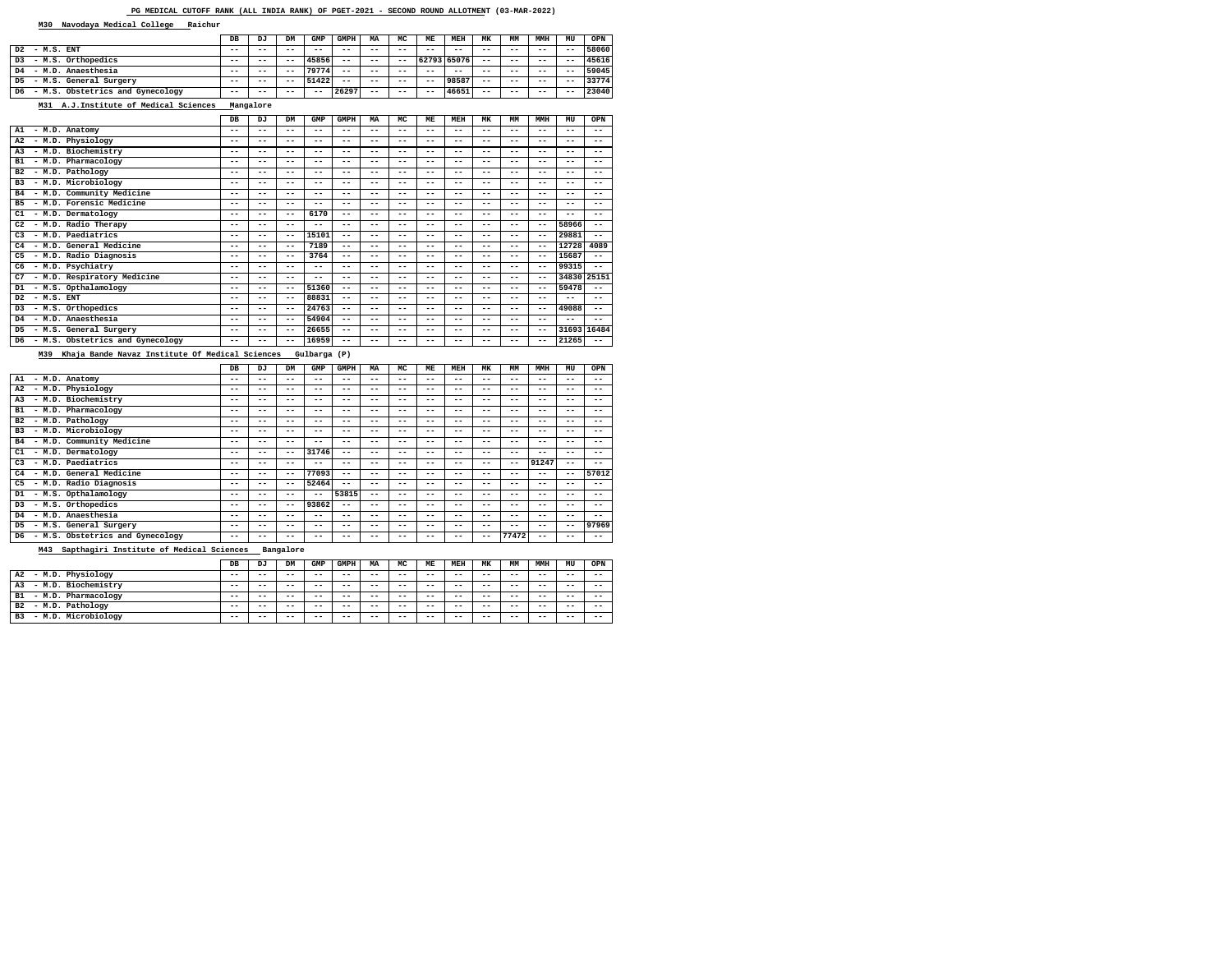### **M43 Sapthagiri Institute of Medical Sciences Bangalore**

### **M46 B G S Global Institute of Medical Sciences Bangalore**

**M47 Srinivas Institute of Medical Science and Research Centre Mangalore**

#### **M48 St. Johns Medical College Bangalore**

|                                           | DB    | DJ  | DM    | GMP   | <b>GMPH</b> | MA    | MC    | ME    | MEH   | МK    | MМ    | MMH   | MU    | <b>OPN</b> |
|-------------------------------------------|-------|-----|-------|-------|-------------|-------|-------|-------|-------|-------|-------|-------|-------|------------|
| - M.D. Community Medicine<br>B4           | $- -$ | - - | $- -$ | $- -$ | --          | --    | $ -$  | $- -$ | $ -$  | $- -$ | --    | $- -$ | --    | $- -$      |
| - M.D. Forensic Medicine<br><b>B5</b>     | $- -$ | --  | --    | $- -$ | $ -$        | $- -$ | $- -$ | $- -$ | $- -$ | $- -$ | $- -$ | $- -$ | --    | $- -$      |
| C <sub>3</sub><br>- M.D. Paediatrics      | $- -$ | --  | $- -$ | 18226 | $- -$       | --    | $- -$ | $- -$ | $- -$ | $- -$ | $- -$ | $- -$ | --    | $- -$      |
| - M.D. General Medicine<br>C <sub>4</sub> | $- -$ | --  | $- -$ | 13689 | $- -$       | --    | $- -$ | $- -$ | --    | --    | $- -$ | --    | $- -$ | 11191      |
| - M.D. Radio Diagnosis<br>C <sub>5</sub>  | $- -$ | --  | $- -$ | 8007  | $- -$       | --    | $- -$ | $- -$ | $- -$ | --    | $- -$ | --    | $- -$ | 6470       |
| - M.D. Psychiatry<br>C6                   | --    | - - | --    | $- -$ | --          | - -   | $ -$  | --    | $ -$  | $- -$ | --    | --    | $- -$ | 45825      |
| - M.S. Opthalamology<br>D1                | $- -$ | --  | $- -$ | 71319 | $- -$       | --    | $- -$ | $- -$ | $- -$ | $- -$ | $- -$ | $- -$ | --    | $- -$      |
| D <sub>2</sub><br>$-$ M.S. $ENT$          | $- -$ | --  | $ -$  | $- -$ | $- -$       | $- -$ | $- -$ | $- -$ | $- -$ | --    | $- -$ | $- -$ | $- -$ | 34455      |
| - M.S. Orthopedics<br>D <sub>3</sub>      | $- -$ | --  | $- -$ | 44175 | $- -$       | --    | $- -$ | $- -$ | $- -$ | --    | --    | --    | $- -$ | 29747      |
| - M.D. Anaesthesia<br>D4                  | $- -$ | --  | $- -$ | 77623 | $- -$       | $- -$ | $- -$ | $- -$ | $- -$ | --    | $- -$ | $- -$ | $- -$ | 59657      |
| - M.S. General Surgery<br>D5              | $- -$ | --  | $- -$ | 44014 | $- -$       | $- -$ | $- -$ | --    | $ -$  | $- -$ | --    | $- -$ | $- -$ | 27498      |
| - M.S. Obstetrics and Gynecology<br>D6    | $- -$ | --  | --    | $ -$  | --          | $- -$ | $- -$ | --    | $ -$  | $- -$ | --    | $- -$ | $- -$ | 17869      |

|                                           | DB    | DJ    | DM    | GMP   | <b>GMPH</b> | MA    | MC    | ME    | MEH   | MK    | MМ    | MMH   | MU    | <b>OPN</b> |
|-------------------------------------------|-------|-------|-------|-------|-------------|-------|-------|-------|-------|-------|-------|-------|-------|------------|
| - M.D. Anatomy<br>A1                      | --    | --    | --    | $- -$ | $ -$        | --    | $- -$ | --    | --    | $- -$ | $- -$ | $- -$ | $- -$ | $- -$      |
| - M.D. Physiology<br>A2                   | --    | --    | --    | $- -$ | $ -$        | --    | $- -$ | --    | --    | $- -$ | $- -$ | $- -$ | --    | --         |
| - M.D. Biochemistry<br>A <sub>3</sub>     | --    | --    | --    | $- -$ | $ -$        | --    | $- -$ | --    | --    | $- -$ | $- -$ | $- -$ | $- -$ | --         |
| - M.D. Pharmacology<br>B1                 | --    | --    | --    | $- -$ | $- -$       | --    | $- -$ | $- -$ | $- -$ | --    | $- -$ | $- -$ | $- -$ | $- -$      |
| - M.D. Pathology<br>B <sub>2</sub>        | --    | --    | --    | $- -$ | $ -$        | --    | --    | --    | --    | --    | $- -$ | $- -$ | $- -$ | 72489      |
| - M.D. Microbiology<br>B <sub>3</sub>     | --    | --    | $- -$ | $- -$ | $ -$        | --    | $- -$ | --    | --    | $- -$ | $- -$ | $- -$ | --    | $- -$      |
| - M.D. Community Medicine<br>в4           | --    | --    | --    | $- -$ | $ -$        | --    | $- -$ | $- -$ | --    | $- -$ | $- -$ | $- -$ | --    | --         |
| - M.D. Dermatology<br>C1                  | --    | $- -$ | $- -$ | 6443  | $- -$       | --    | $- -$ | --    | --    | $- -$ | $- -$ | $- -$ | --    | --         |
| - M.D. Paediatrics<br>C <sub>3</sub>      | --    | --    | $- -$ | 18960 | $- -$       | $- -$ | $- -$ | $- -$ | $- -$ | $- -$ | $- -$ | $- -$ | $- -$ | 17196      |
| - M.D. General Medicine<br>C <sub>4</sub> | $- -$ | --    | $- -$ | 8150  | $- -$       | --    | $- -$ | $- -$ | --    | $- -$ | $- -$ | $- -$ | $- -$ | $- -$      |
| - M.D. Radio Diagnosis<br>C <sub>5</sub>  | --    | --    | $- -$ | $- -$ | $- -$       | $- -$ | $- -$ | $- -$ | $- -$ | $- -$ | $- -$ | $- -$ | $- -$ | 9209       |
| - M.D. Psychiatry<br>C6                   | --    | --    | $- -$ | 47186 | $ -$        | --    | $- -$ | $- -$ | --    | $- -$ | $- -$ | $- -$ | --    | $- -$      |
| - M.S. Opthalamology<br>D1                | $- -$ | --    | --    | $- -$ | $ -$        | --    | $- -$ | --    | --    | $- -$ | $- -$ | $- -$ | $- -$ | 31816      |
| D <sub>2</sub><br>$-$ M.S. $ENT$          | $- -$ | --    | $- -$ | 94094 | $ -$        | --    | $ -$  | --    | --    | --    | $- -$ | $- -$ | --    | $- -$      |
| - M.S. Orthopedics<br>D <sub>3</sub>      | --    | --    | $- -$ | $- -$ | $ -$        | $- -$ | $ -$  | --    | --    | --    | $- -$ | $- -$ | $- -$ | 35612      |
| - M.D. Anaesthesia<br>D4                  | $- -$ | --    | $- -$ | 70397 | $ -$        | --    | $- -$ | --    | --    | --    | $- -$ | $- -$ | $- -$ | 43821      |
| - M.S. General Surgery<br>D5              | --    | --    | $- -$ | 30442 | $ -$        | $- -$ | $- -$ | --    | --    | --    | $- -$ | $- -$ | --    | 21635      |

|                                           | DB    | DJ    | DM    | GMP   | <b>GMPH</b> | MA    | MC    | ME | <b>MEH</b> | MK    | MM    | <b>MMH</b> | MU    | <b>OPN</b>  |
|-------------------------------------------|-------|-------|-------|-------|-------------|-------|-------|----|------------|-------|-------|------------|-------|-------------|
| A1<br>- M.D. Anatomy                      | $ -$  | --    | $ -$  | --    | $- -$       | --    | $- -$ | -- | $- -$      | --    | $ -$  | --         | --    | --          |
| - M.D. Physiology<br>A <sub>2</sub>       | $- -$ | $- -$ | $- -$ | --    | $- -$       | --    | $- -$ | -- | $ -$       | --    | $ -$  | --         | $- -$ | --          |
| - M.D. Biochemistry<br>A <sub>3</sub>     | $- -$ | $- -$ | $ -$  | $- -$ | $- -$       | --    | $- -$ | -- | $ -$       | $- -$ | $ -$  | --         | $- -$ | --          |
| - M.D. Pharmacology<br>B1                 | $- -$ | --    | $ -$  | --    | $- -$       | --    | $- -$ | -- | $- -$      | --    | $ -$  | --         | --    | --          |
| - M.D. Pathology<br>B <sub>2</sub>        | $- -$ | $- -$ | $- -$ | --    | $- -$       | --    | $- -$ | -- | $ -$       | --    | $ -$  | $- -$      | $- -$ | 81294       |
| - M.D. Community Medicine<br>B4           | $- -$ | $- -$ | $ -$  | --    | $- -$       | --    | $- -$ | -- | $ -$       | --    | $ -$  | --         | $- -$ | --          |
| - M.D. Paediatrics<br>C <sub>3</sub>      | $- -$ | --    | $ -$  | $- -$ | $- -$       | --    | $- -$ | -- | $- -$      | --    | $- -$ | $- -$      | 50458 | $- -$       |
| - M.D. General Medicine<br>C <sub>4</sub> | $- -$ | $- -$ | $- -$ | 17888 | $- -$       | --    | $- -$ | -- | $- -$      | --    | $- -$ | $- -$      | 18695 | $- -$       |
| - M.D. Radio Diagnosis<br>C <sub>5</sub>  | $- -$ | $- -$ | $- -$ | $- -$ | $- -$       | --    | $- -$ | -- | $- -$      | $- -$ | $- -$ | $- -$      | 14697 | 12255       |
| - M.D. Respiratory Medicine<br>C7         | $- -$ | --    | $- -$ | --    | $- -$       | --    | $- -$ | -- | $ -$       | --    | $- -$ | $- -$      | 46177 | $- -$       |
| D <sub>2</sub><br>$- M.S. ENT$            | $- -$ | --    | $- -$ | --    | $- -$       | --    | $- -$ | -- | $- -$      | --    | $- -$ | $- -$      | $- -$ | 36852       |
| - M.S. Orthopedics<br>D <sub>3</sub>      | $- -$ | $- -$ | $- -$ | 49407 | $- -$       | $- -$ | $- -$ | -- | $- -$      | $- -$ | $- -$ | $- -$      | 92723 | $- -$       |
| - M.D. Anaesthesia<br>D4                  | $- -$ | --    | $- -$ | $- -$ | $- -$       | --    | $- -$ | -- | $ -$       | --    | $ -$  | $- -$      | $- -$ | 56231       |
| - M.S. General Surgery<br>D5              | $- -$ | $- -$ | $- -$ | 46722 | $- -$       | --    | $- -$ | -- | $- -$      | $- -$ | $- -$ | $- -$      | 93022 | 36816       |
| D6<br>- M.S. Obstetrics and Gynecology    | $- -$ | $ -$  | $- -$ | --    | --          | --    | $- -$ | -- | $- -$      | $- -$ | $- -$ | $- -$      |       | 78645 20761 |

|                                            | DB<br>the company of the company of the | DJ.<br>טע. | DM    | GMP   | GMPH | MA    | $\overline{M}$ | МE    | MEH   | MK  | MМ    | MMH   | MU    | <b>OPN</b> | RC1 | RC2   | RC3   |
|--------------------------------------------|-----------------------------------------|------------|-------|-------|------|-------|----------------|-------|-------|-----|-------|-------|-------|------------|-----|-------|-------|
| Anatomy<br>--                              | ---                                     | $- -$      | ---   | $- -$ | __   | $- -$ | $- -$          | $- -$ | $- -$ | --- | $ -$  | $- -$ | $- -$ | $- -$      | --- | $- -$ | ---   |
| <b>M</b><br>Phvein<br>Toan<br>الملام<br>AZ | $- -$                                   | $- -$      | $- -$ | $- -$ | __   | $- -$ | $- -$          | $- -$ | $- -$ | --- | $- -$ | $- -$ | $- -$ | $- -$      | --- | $- -$ | $- -$ |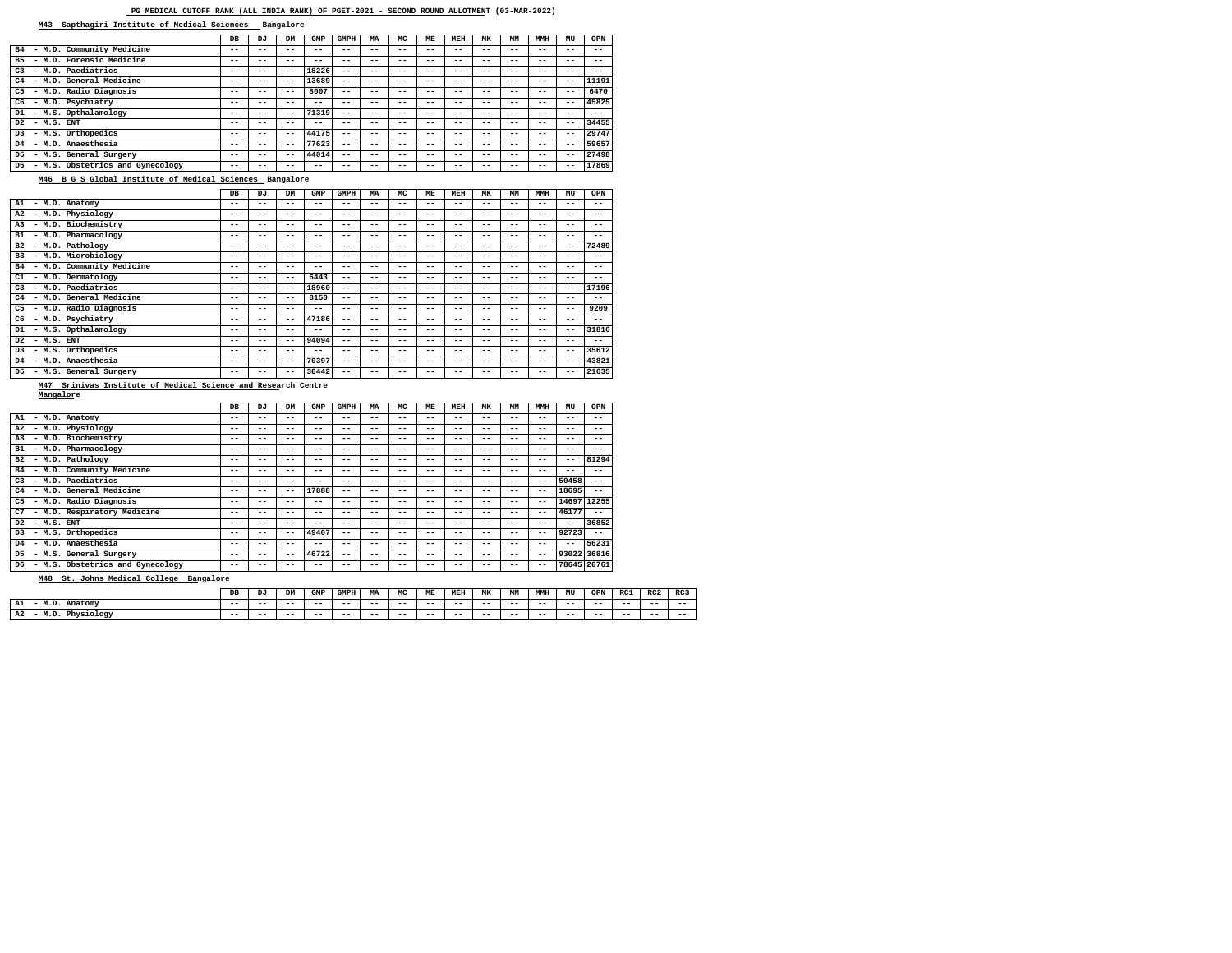**M48 St. Johns Medical College Bangalore**

**M52 Akash Institute of Medical Sciences and Research Centre Bangalore**

**M53 The Oxford Medical College Hospital and Research Center Bangalore**

|                                          | DB    | DJ    | <b>DM</b> | GMP   | <b>GMPH</b> | MA    | MC    | ME    | <b>MEH</b> | МK    | MM    | <b>MMH</b> | MU    | OPN         | RC1               | RC2   | RC3   |
|------------------------------------------|-------|-------|-----------|-------|-------------|-------|-------|-------|------------|-------|-------|------------|-------|-------------|-------------------|-------|-------|
| - M.D. Biochemistry<br>A <sub>3</sub>    | $- -$ | $- -$ | $- -$     | $- -$ | $- -$       | $- -$ | $- -$ | $- -$ | $- -$      | $- -$ | $- -$ | $- -$      | $- -$ | 56432       | $- -$             | $- -$ | $- -$ |
| - M.D. Pharmacology<br><b>B1</b>         | $- -$ | $- -$ | $- -$     | $- -$ | $- -$       | $- -$ | $- -$ | $- -$ | $- -$      | $- -$ | $- -$ | $- -$      | $- -$ | 48068       | $- -$             | $- -$ | $- -$ |
| - M.D. Pathology<br>B2                   | $- -$ | $ -$  | $- -$     | $ -$  | $- -$       | $- -$ | $- -$ | $- -$ | $- -$      | $- -$ | $- -$ | $- -$      | $- -$ | 52179       | $- -$             | $ -$  | 78448 |
| - M.D. Microbiology<br>B <sub>3</sub>    | $- -$ | $- -$ | $- -$     | $- -$ | $- -$       | $- -$ | $- -$ | $- -$ | $- -$      | $- -$ | $- -$ | $- -$      | $- -$ | 49140       | $- -$             | $- -$ | $- -$ |
| B4 - M.D. Community Medicine             | --    | $- -$ | $- -$     | $- -$ | $- -$       | --    | $- -$ | $- -$ | $- -$      | $- -$ | $- -$ | --         | $- -$ | 55452       | $- -$             | $- -$ | 77128 |
| - M.D. Forensic Medicine<br><b>B5</b>    | $- -$ | $- -$ | $- -$     | $- -$ | $- -$       | $- -$ | $- -$ | $- -$ | $- -$      | $- -$ | $- -$ | $- -$      | $- -$ | $- -$       | $- -$             | $- -$ | $- -$ |
| - M.D. Dermatology<br>C1                 | $- -$ | $- -$ | $- -$     | $- -$ | $- -$       | $- -$ | $- -$ | $- -$ | $- -$      | $- -$ | $- -$ | $- -$      | $- -$ | 682         | $- -$             | 42861 | 15519 |
| - M.D. Radio Therapy<br>C2               | $- -$ | $- -$ | $- -$     | $- -$ | $- -$       | $- -$ | $- -$ | $- -$ | $- -$      | $- -$ | $- -$ | $- -$      | $- -$ | 28992       | $- -$             | $ -$  | 47870 |
| - M.D. Paediatrics<br>C3                 | $- -$ | --    | $- -$     | $ -$  | $- -$       | $- -$ | $- -$ | $- -$ | $- -$      | $- -$ | $- -$ | $- -$      | $- -$ | 3727        | 82216             | $- -$ | 11849 |
| - M.D. General Medicine<br>C4            | $- -$ | $- -$ | $- -$     | $- -$ | $- -$       | $- -$ | $- -$ | $- -$ | $- -$      | $- -$ | $- -$ | --         | $- -$ | 1718        | 25309 56476       |       | 4208  |
| - M.D. Radio Diagnosis<br>C <sub>5</sub> | --    | $- -$ | $- -$     | $- -$ | $- -$       | $- -$ | $- -$ | $- -$ | $- -$      | $- -$ | $- -$ | $- -$      | $- -$ | 2507        | $- -$             | 54823 | 5997  |
| - M.D. Psychiatry<br>C6                  | $- -$ | $- -$ | $- -$     | $- -$ | $- -$       | $- -$ | $- -$ | $- -$ | $- -$      | $- -$ | $- -$ | $- -$      | $- -$ | 7363        | $- -$             | $- -$ | 72327 |
| - M.D. Emergency Medicine                | $- -$ | $- -$ | $- -$     | $- -$ | $- -$       | $- -$ | $- -$ | $- -$ | $- -$      | $- -$ | $- -$ | $- -$      | $- -$ | 10631       | $- -$             | $- -$ | 18493 |
| - M.D. Family Medicine<br>D0             | --    | $- -$ | $- -$     | $- -$ | $- -$       | --    | $- -$ | $- -$ | $- -$      | $- -$ | $- -$ | $- -$      | $- -$ | 30731       | 83993             | 72845 | $- -$ |
| - M.S. Opthalamology<br>D1               | $- -$ | $- -$ | $- -$     | $- -$ | $- -$       | $- -$ | $- -$ | $- -$ | $- -$      | $- -$ | $- -$ | $- -$      | $- -$ | 17788       | $- -$             | $- -$ | 28637 |
| $- M.S.$ ENT<br>D2                       | $- -$ | $- -$ | $- -$     | $- -$ | $- -$       | $- -$ | $- -$ | $- -$ | $- -$      | $- -$ | $- -$ | $- -$      | $- -$ | 16765       | $- -$             | $- -$ | 25422 |
| - M.S. Orthopedics<br>D3                 | $- -$ | --    | $- -$     | $- -$ | $- -$       | $- -$ | $ -$  | $- -$ | $- -$      | $- -$ | $- -$ | $- -$      | $- -$ | 3526        | $ -$              | 62428 | 18567 |
| D4 - M.D. Anaesthesia                    | $- -$ | $- -$ | $- -$     | $- -$ | $- -$       | $- -$ | $- -$ | $- -$ | $- -$      | $- -$ | $- -$ | $- -$      | $- -$ | 18910       | $- -$             | $- -$ | 52661 |
| - M.S. General Surgery<br>D5             | $- -$ | $- -$ | $- -$     | $- -$ | $- -$       | $- -$ | $- -$ | $- -$ | $- -$      | $- -$ | $- -$ | $- -$      | $- -$ | 10014 59270 |                   | 63373 | 15675 |
| - M.S. Obstetrics and Gynecology<br>D6 D | $- -$ | $- -$ | $- -$     | $- -$ | $- -$       | $- -$ | $- -$ | $- -$ | $- -$      | $- -$ | $- -$ | $- -$      | $- -$ |             | 13336 31518 64085 |       | 36940 |
| - M.D. Physical and Rehablitation<br>D8. | $- -$ | $- -$ | $- -$     | $- -$ | $- -$       | $- -$ | $- -$ | $- -$ | $- -$      | $- -$ | $- -$ | $- -$      | $- -$ | 39076       | $- -$             | $ -$  | 82412 |
| - M.D. Transfusion Medicine<br>D9.       | $- -$ | --    | $ -$      | $ -$  | $- -$       | $- -$ | $- -$ | $- -$ | $- -$      | $- -$ | --    | --         | $- -$ | 53969       | $- -$             | $- -$ | $- -$ |

|                                          | DB    | DJ    | DM    | GMP   | <b>GMPH</b> | MA    | MC    | ME    | MEH   | МK    | MМ    | MMH   | MU    | <b>OPN</b> |
|------------------------------------------|-------|-------|-------|-------|-------------|-------|-------|-------|-------|-------|-------|-------|-------|------------|
| - M.D. Pathology<br>B2                   | $- -$ | $- -$ | $- -$ | $- -$ | $- -$       | --    | $- -$ | $- -$ | $- -$ |       | $- -$ | $- -$ | $- -$ | 51674      |
| - M.D. Dermatology<br>C1                 | $ -$  | --    | $ -$  | $- -$ | --          | --    | $- -$ | 17161 | $- -$ |       | $ -$  | $- -$ | $- -$ | 10636      |
| - M.D. Paediatrics<br>C3                 | $ -$  | --    | $ -$  | $- -$ | --          | --    | $- -$ | 37123 | $- -$ |       | $ -$  | $- -$ | $- -$ | $- -$      |
| - M.D. General Medicine<br>C4            | $- -$ | $- -$ | $- -$ | 18285 | $- -$       | $- -$ | $- -$ | 42929 | $- -$ | $ -$  | $- -$ | $- -$ | $- -$ | $- -$      |
| - M.D. Radio Diagnosis<br>C5             | $- -$ | --    | $ -$  | $- -$ | $- -$       | --    | $- -$ | 18636 | $- -$ | $ -$  | $- -$ | $- -$ | $ -$  | 9231       |
| - M.S. Opthalamology<br>D1               | $ -$  | $- -$ | $ -$  | 79101 | $- -$       | $- -$ | $- -$ | $- -$ | --    | --    | $ -$  | $- -$ | $- -$ | 32475      |
| D2<br>$-$ M.S. ENT                       | $ -$  | $- -$ | $- -$ | 79563 | $- -$       | $- -$ | $- -$ | $- -$ | --    |       | $- -$ | $- -$ | $- -$ | $- -$      |
| - M.S. Orthopedics<br>D3                 | $- -$ | $- -$ | $- -$ | 56833 | $- -$       | $- -$ | $- -$ | 59376 | $- -$ | $- -$ | $- -$ | $- -$ | $- -$ | $- -$      |
| - M.D. Anaesthesia<br>D4.                | $- -$ | $- -$ | $- -$ | 83792 | $- -$       | $- -$ | $- -$ | $- -$ | --    | $ -$  | $- -$ | $- -$ | $- -$ | 78911      |
| - M.S. General Surgery<br>D5.            | $ -$  | $- -$ | $- -$ | 53197 | $- -$       | $- -$ | $- -$ | $- -$ | --    | --    | $- -$ | $- -$ | $- -$ | 37535      |
| - M.S. Obstetrics and Gynecology<br>D6 I | $ -$  | --    | $- -$ | 23977 | $- -$       | $- -$ | $- -$ | 40317 | $- -$ |       | $ -$  | $- -$ | $- -$ | 14974      |

|                                           | DB    | DJ    | DM    | GMP   | GMPH  | MA    | MC.   | ME    | MEH   | МK    | MМ    | MMH   | MU    | <b>OPN</b> |
|-------------------------------------------|-------|-------|-------|-------|-------|-------|-------|-------|-------|-------|-------|-------|-------|------------|
| A1<br>- M.D. Anatomy                      | $- -$ | $- -$ | --    | $- -$ | $- -$ | $- -$ | --    | $- -$ | $- -$ | $- -$ | --    | $- -$ | $- -$ | $- -$      |
| - M.D. Physiology<br>A <sub>2</sub>       | --    | --    | --    | $- -$ | $- -$ | $- -$ | --    | $- -$ | --    | $- -$ | --    | $- -$ | $- -$ | $- -$      |
| - M.D. Biochemistry<br>A <sub>3</sub>     | $- -$ | --    | $- -$ | $- -$ | $- -$ | $- -$ | --    | $- -$ | $- -$ | $- -$ | --    | $- -$ | $- -$ | $- -$      |
| - M.D. Pharmacology<br>B1                 | $- -$ | --    | --    | $- -$ | $- -$ | $- -$ | $- -$ | $- -$ | --    | --    | --    | $- -$ | $- -$ | $- -$      |
| - M.D. Pathology<br>B2                    | $- -$ | --    | $- -$ | $- -$ | $- -$ | $- -$ | --    | $- -$ | --    | $- -$ | --    | $- -$ | $- -$ | $- -$      |
| - M.D. Microbiology<br>B <sub>3</sub>     | $- -$ | --    | $- -$ | $- -$ | $- -$ | $- -$ | --    | $- -$ | --    | $- -$ | --    | $ -$  | $- -$ | $- -$      |
| - M.D. Community Medicine<br>в4           | $- -$ | --    | $- -$ | $- -$ | $- -$ | $- -$ | --    | $- -$ | --    | $- -$ | --    | $- -$ | $- -$ | $- -$      |
| - M.D. Forensic Medicine<br><b>B5</b>     | $- -$ | --    | --    | $- -$ | $- -$ | $- -$ | --    | $- -$ | --    | --    | --    | $- -$ | $- -$ | $- -$      |
| - M.D. Paediatrics<br>C <sub>3</sub>      | $- -$ | --    | $- -$ | $- -$ | $- -$ | $- -$ | $- -$ | 24467 | $- -$ | $- -$ | --    | $- -$ | $- -$ | $- -$      |
| - M.D. General Medicine<br>C <sub>4</sub> | $- -$ | --    | $- -$ | $- -$ | $- -$ | $- -$ | $- -$ | 19657 | $- -$ | $- -$ | --    | $- -$ | $- -$ | 12398      |
| - M.D. Psychiatry<br>C <sub>6</sub>       | $- -$ | --    | $- -$ | 68835 | $- -$ | $- -$ | --    | $- -$ | --    | $- -$ | $- -$ | $- -$ | $- -$ | $- -$      |
| C9<br>- M.D. Emergency Medicine           | $- -$ | --    | $- -$ | 55330 | $- -$ | $- -$ | $- -$ | 67316 | --    | $- -$ | --    | $- -$ | $- -$ | $- -$      |
| - M.S. Opthalamology<br>D1                | $- -$ | --    | $- -$ | 73343 | $- -$ | $- -$ | --    | $- -$ | --    | $- -$ | --    | $- -$ | $- -$ | $- -$      |
| D <sub>2</sub><br>$-$ M.S. $ENT$          | $- -$ | --    | $- -$ | $- -$ | $- -$ | $- -$ | --    | $- -$ | --    | $- -$ | $- -$ | $- -$ | $- -$ | 54334      |
| - M.S. Orthopedics<br>D3                  | $- -$ | --    | --    | $- -$ | $- -$ | $- -$ | $- -$ | 50053 | $- -$ | --    | --    | --    | $- -$ | $- -$      |
|                                           |       |       |       |       |       |       |       |       |       |       |       |       |       |            |